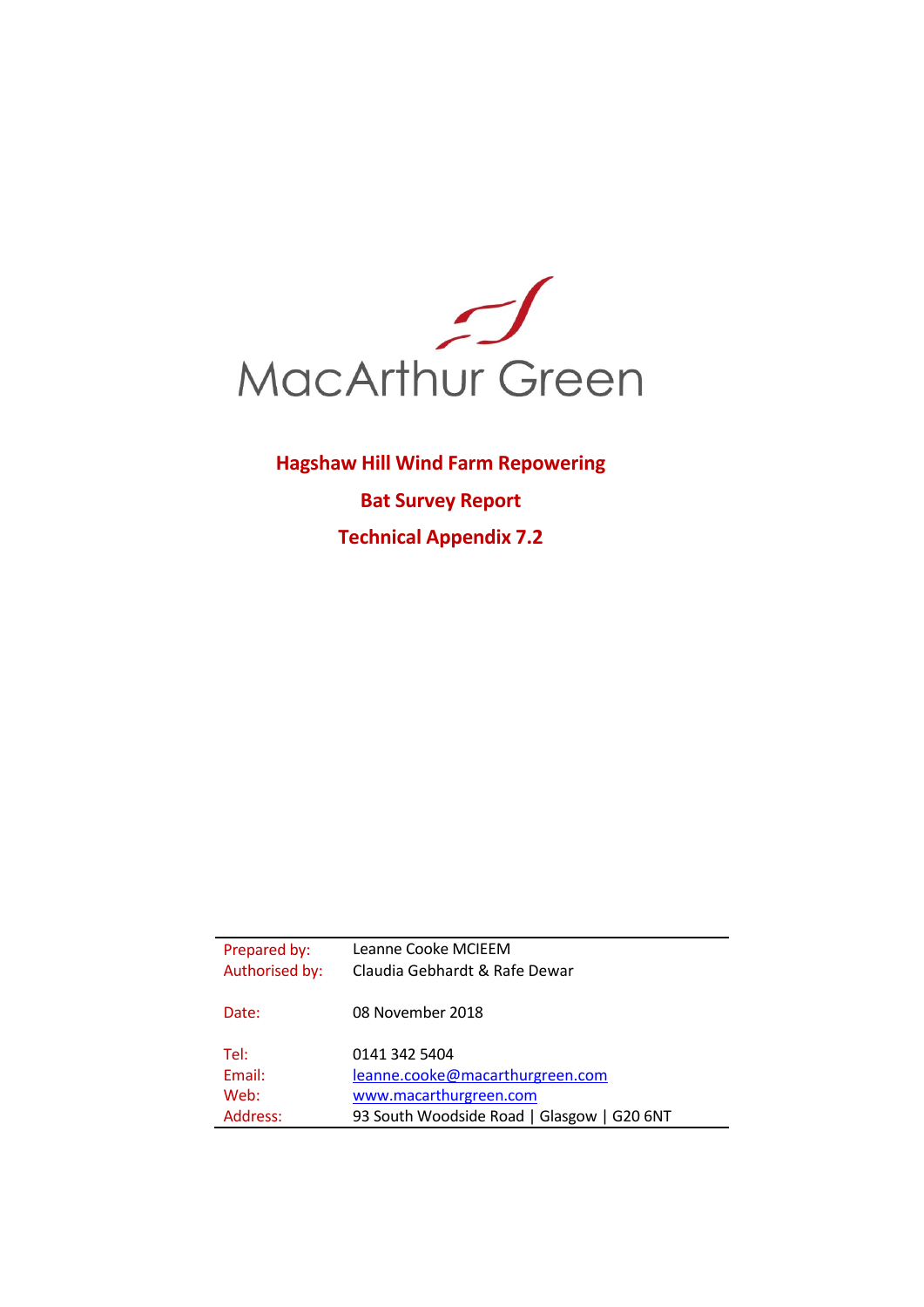| <b>Version</b> | <b>Status</b>     | <b>Person Responsible</b>      | <b>Date</b> |
|----------------|-------------------|--------------------------------|-------------|
|                | <b>Draft</b>      | Leanne Cooke                   | 17/09/2018  |
|                | Reviewed          | Claudia Gebhardt<br>Rafe Dewar | 01/10/2018  |
| 3              | Updated           | Leanne Cooke                   | 02/10/2018  |
| 4              | Updated           | Rafe Dewar                     | 16/10/2018  |
| 5              | Internal Approval | Rafe Dewar                     | 08/11/2018  |

## **Document Quality Record.**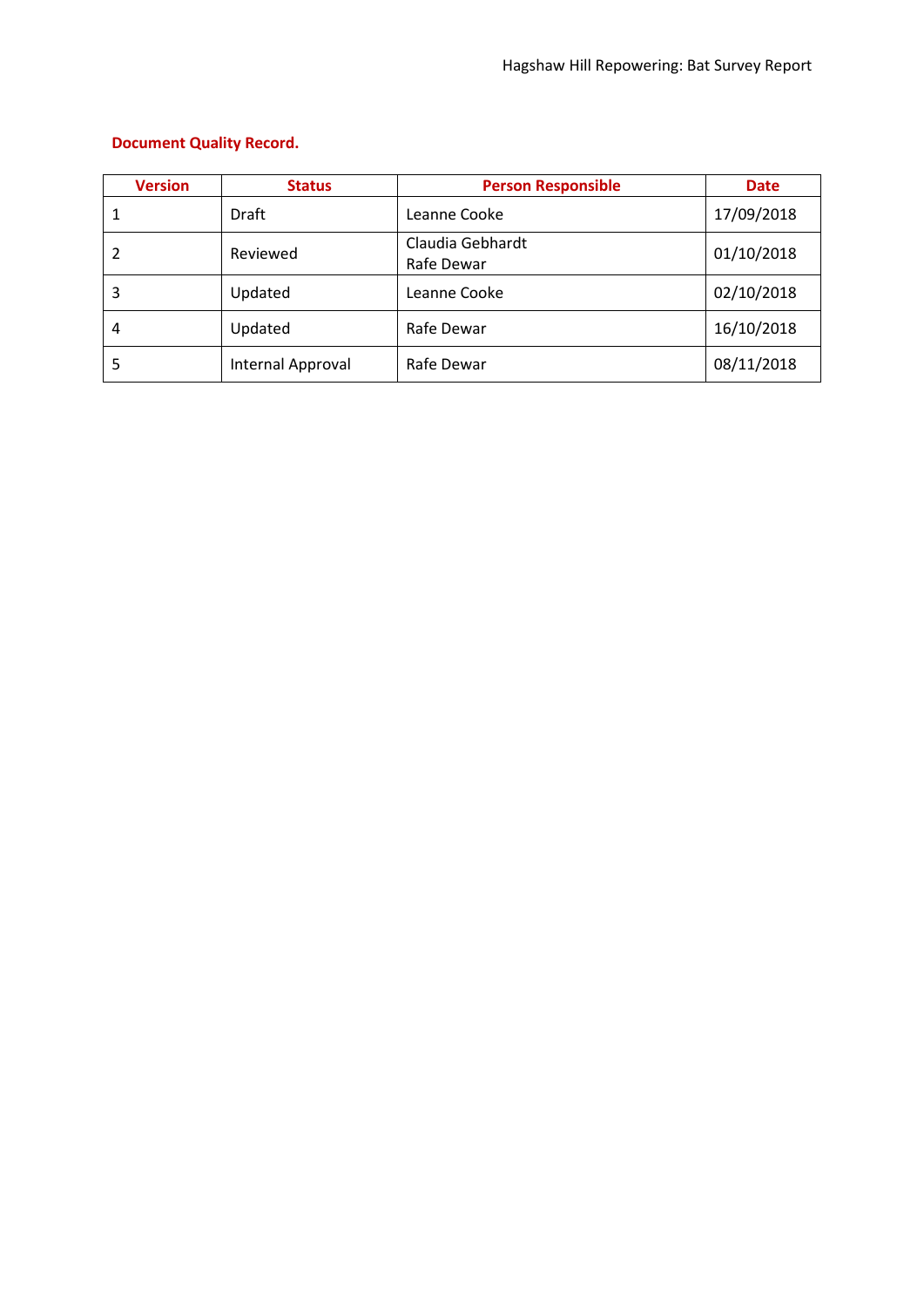### **CONTENTS**

| $\mathbf{1}$   |          |  |
|----------------|----------|--|
| $\overline{2}$ |          |  |
| 3              |          |  |
|                | 3.1      |  |
|                | 3.2      |  |
|                | 3.3      |  |
|                | 3.4      |  |
|                | 3.5      |  |
|                | 3.6      |  |
|                | 3.7      |  |
|                | 3.8      |  |
| 4              |          |  |
|                | 4.1      |  |
|                | 4.2      |  |
| 5              |          |  |
|                | 5.1      |  |
|                | 5.2      |  |
|                | 5.3      |  |
| 6              |          |  |
|                | 6.1      |  |
|                | 6.2      |  |
|                | 6.3      |  |
| 7              |          |  |
|                | 7.1      |  |
| 8              |          |  |
|                |          |  |
|                | Annex 1. |  |
|                | Annex 2. |  |
|                | Annex 3. |  |
|                | Annex 5. |  |
|                | Annex 6. |  |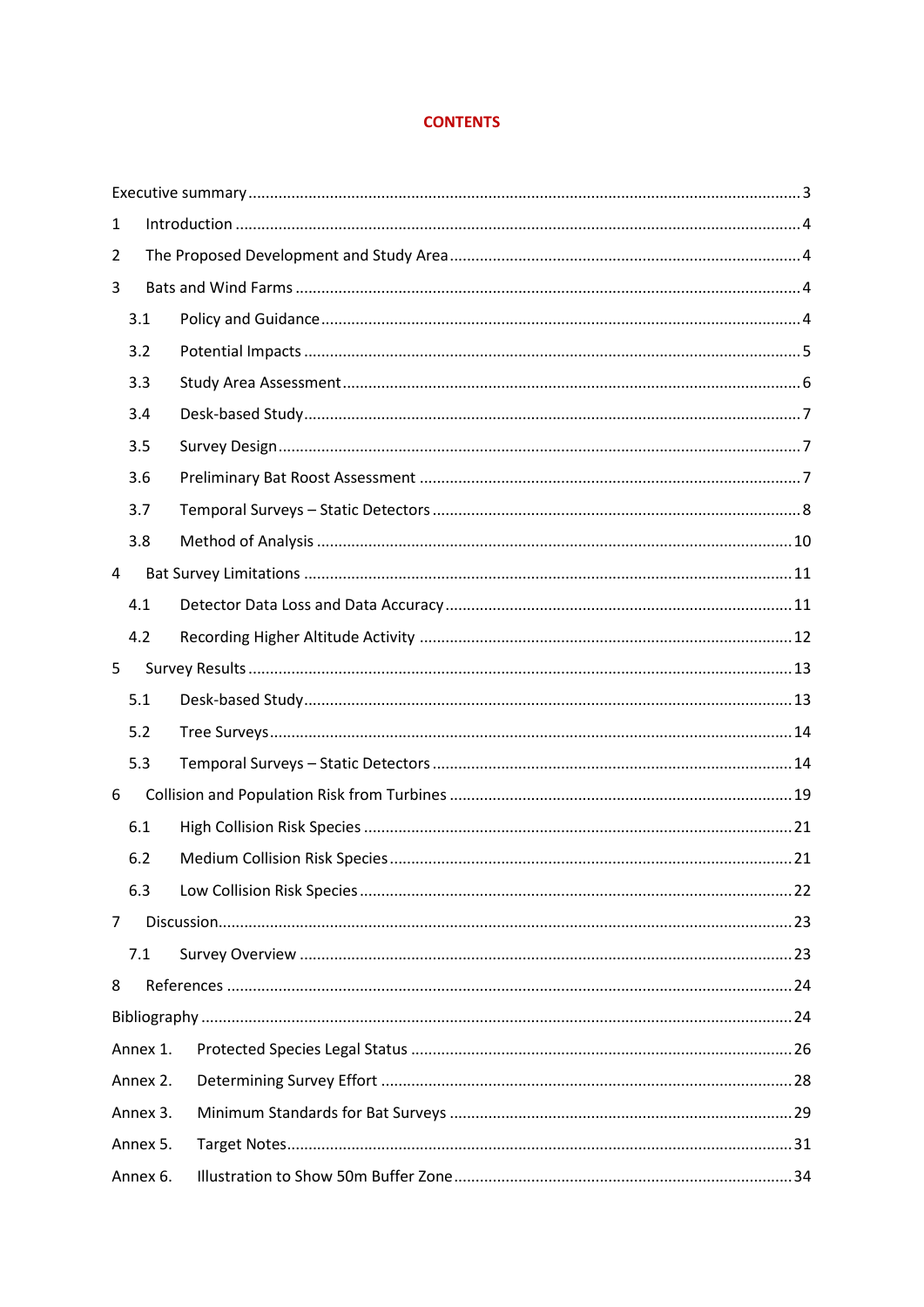Hagshaw Hill Repowering: Bat Survey Report

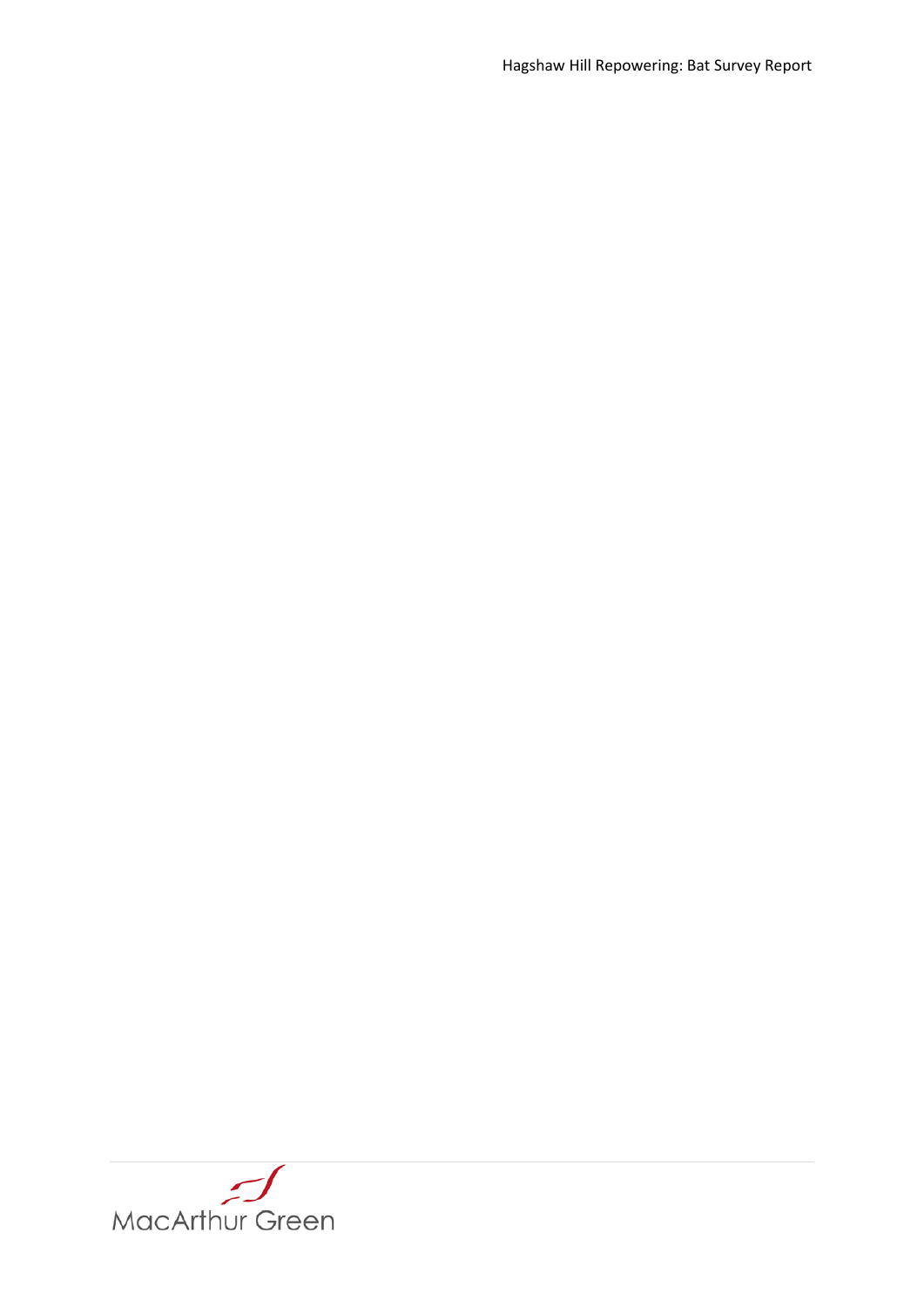### <span id="page-4-0"></span>**EXECUTIVE SUMMARY**

MacArthur Green was commissioned by the Applicant, Hagshaw Hill Repowering Ltd, to carry out bat surveys at the Hagshaw Hill Wind Farm Repowering site, by Douglas, South Lanarkshire (hereafter referred to as the 'Proposed Development').

These surveys were undertaken to inform the ecological assessment for the Proposed Development Environmental Impact Assessment Report.

This report presents the results of the bat survey work undertaken between May and September 2018 (inclusive) at the Proposed Development site (the 'site').

Three bat species (common and soprano pipistrelle bats and Daubenton's bat) and two genus groups (*Nyctalus* and *Myotis* spp.) were recorded within the study area during the temporal (static detector) surveys.

High risk species (*Nyctalus* spp.) were recorded across the study area with the static bat detector at location 24 recording the greatest bat activity index (BAI) for *Nyctalus* species in August.

Low activity levels were recorded for medium and low collision risk species. Temporal surveys identified a potential foraging corridor along the planation edge in the northern section of the survey area for medium collision risk species (common and soprano pipistrelle species) at static bat detector locations 9 and 10.

A total of 16 potential bat trees were recorded along the proposed access track to the south of the site. Of these potential bat trees two are within 30m of the proposed access track.

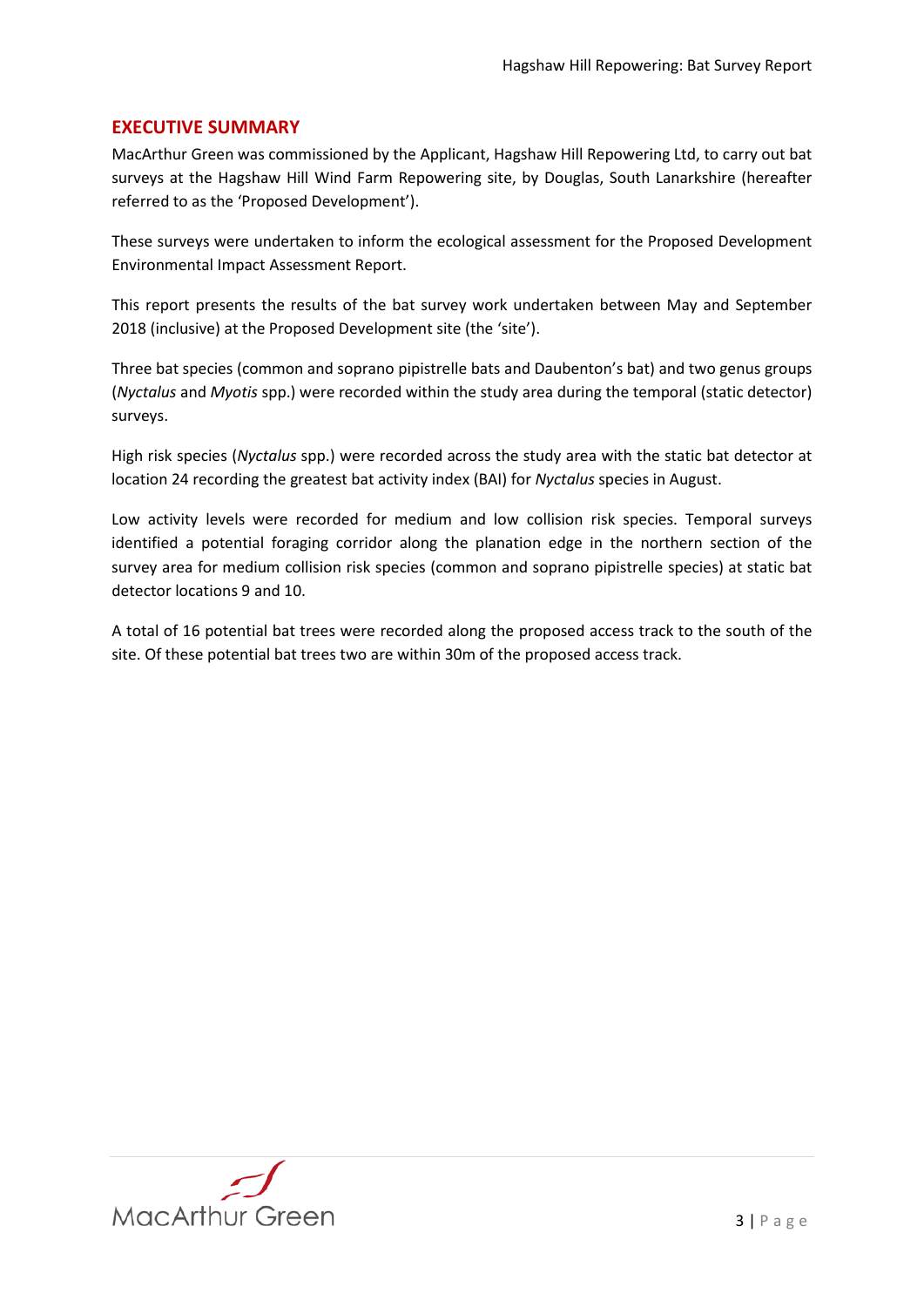## <span id="page-5-0"></span>**1 INTRODUCTION**

MacArthur Green was commissioned by the Applicant, Hagshaw Hill Repowering Ltd, to carry out bat surveys at the Hagshaw Hill Wind Farm Repowering site, by Douglas, South Lanarkshire (hereafter referred to as the 'Proposed Development'). The Proposed Development site (the 'site') corresponds to the site boundary presented in Figure 7.5.

A survey plan for bats was conducted during the period of May to September 2018 (inclusive). The survey plan included:

- Preliminary bat roost assessment as part of the Protected Species Surveys; and
- Temporal (static) surveys.

The aim of the surveys was to identify roosting potential, quantify site usage and seasonal variation of activity levels within the study area. Surveys were carried out during the main bat activity period from May to September.

These surveys were undertaken to inform the ecological assessment for the Hagshaw Hill Wind Farm Repowering Environmental Impact Assessment (EIA) Report.

## <span id="page-5-1"></span>**2 THE PROPOSED DEVELOPMENT AND STUDY AREA**

The Proposed Development is a repowering of the existing Hagshaw Hill Wind Farm, replacing the existing 26 turbine wind farm with 14 modern and larger turbines. Of these 14 turbines, seven will be within the existing Hagshaw Hill Wind Farm site boundary, with the other seven within an area of land adjacent to the south.

The bat study area covers open hill ground around the existing Hagshaw Hill Wind Farm at Hagshaw Hill, Broomerside Hill and Common Hill, southwards towards Low Broomerside. This ground contains a mix and mosaic of upland modified bog, wet heath and marshy and acid grasslands. These habitats are also intensively grazed by sheep and cattle.

The study area in which temporal (static) and preliminary roost surveys were completed encompassed the boundary of the site and an access track in the southern section of the site which runs along a dismantled railway line as shown in Figure 7.5.

The study area is also surrounded by a number of operating wind farms, including Hagshaw Hill Extension Wind Farm, Galawhistle Wind Farm and Nutberry Wind Farm, as well as a number of proposed wind farm development sites.

## <span id="page-5-2"></span>**3 BATS AND WIND FARMS**

## <span id="page-5-3"></span>**3.1 Policy and Guidance**

All bats species are protected under the following legislation:

- The Habitats Directive 92/43/EEC (as amended);
- The Wildlife and Countryside Act 1981 (as amended); and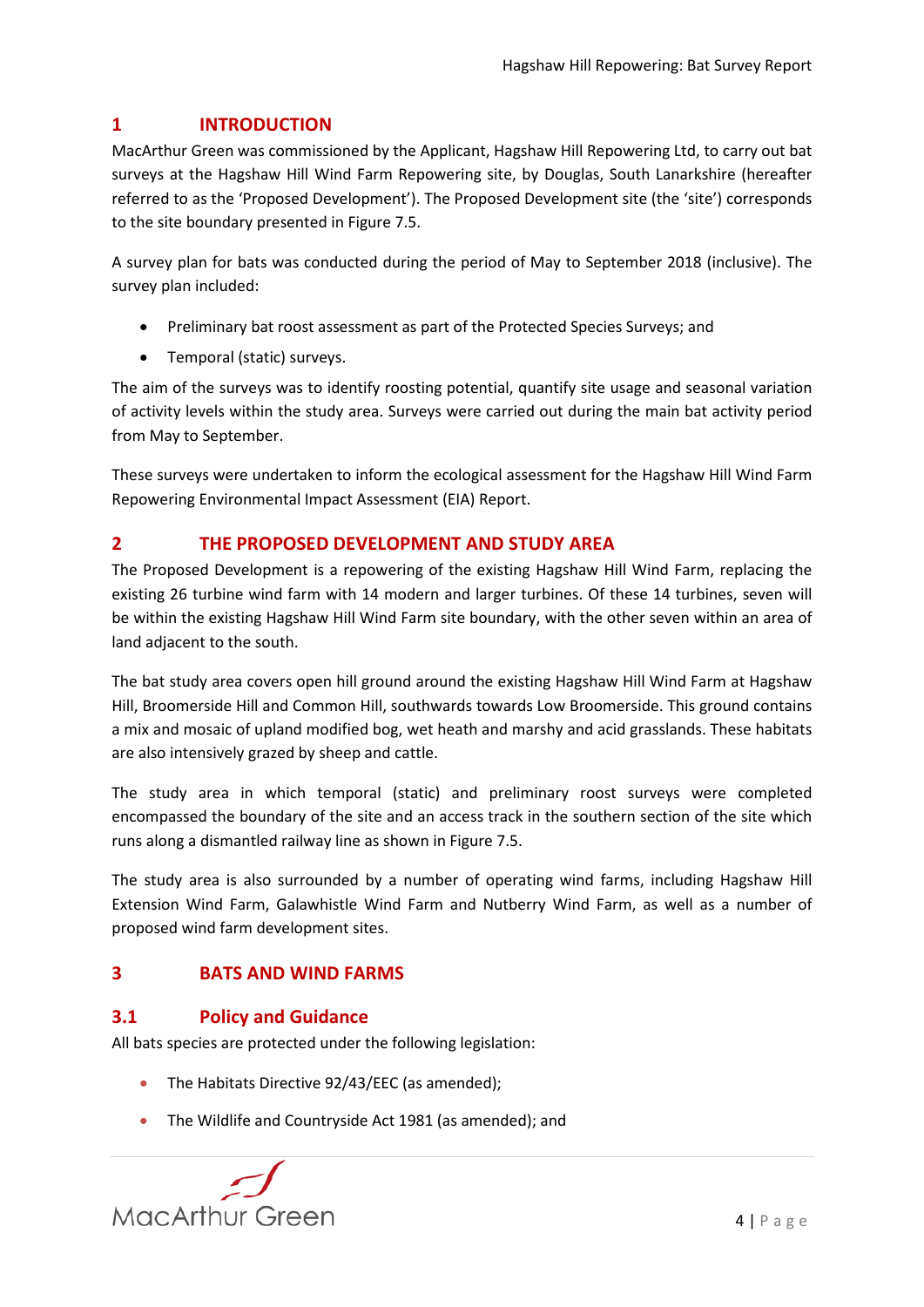• The Nature Conservation (Scotland) Act 2004 (as amended).

Details pertaining to the legal status of bats are included within Annex 1.

In the UK, guidelines have been produced with regards to assessing the ecological impact upon bats from wind farm developments. These guidelines aid in producing mitigation and compensation strategies to minimise any negative impact upon local bat populations. The following guidance documents have been used in the preparation of this report:

- Natural England (2014) Bats and onshore wind turbines: interim guidance. TIN051. Third Edition;
- Hundt L (2012) Bat Surveys: Good Practice Guidelines, 2nd Edition, Bat Conservation Trust;
- Collins, J. (ed) (2016) Bat Surveys for Professional Ecologists: Good Practice Guidelines (3rd edn). The Bat Conservation Trust, London; and
- Rodrigues L., *et al*. (2014) Guidelines for consideration of bats in wind farm projects, revision 2014. EUROBATS Publication Series No. 6.

### <span id="page-6-0"></span>**3.2 Potential Impacts**

A study conducted by Exeter University found that most bat fatalities at UK wind farms were common pipistrelle bats, soprano pipistrelle bats and noctule. In addition, single carcasses of brown long-eared bat, Nathusius' pipistrelle bat and Natterer's bat were recorded (DEFRA, 2016). The estimated casualties of the study ranged from 0 to 5.25 bats per turbine per month, and from 0-77 bats per site per month during the survey period (July to October) with considerable variation between sites. The study also found that the percentage casualty rates for soprano pipistrelle, common pipistrelle and noctule bats were higher than the relative proportions of their calls recorded from ground level acoustic surveys.

In the UK three taxa groups have been identified as high risk collision species, with 98% of bat mortality predominantly among taxa adapted to open-air foraging: *Nyctalus*, P*ipistrellu*s and *Eptesicus* (Rydell *et al*. 2010).

Natural England interim guidance (2014) includes a collision risk assessment for British bat species. This is divided into two parts: (i) bat species likely to be threatened due to impacts from wind turbines and (ii) bat populations likely to be threatened due to impacts from wind turbines (shown in table 3-1 and 3-2). Different bat species are considered to be at different levels of risk depending on their habitat preferences, flight behaviour and population status.

Since the publication of the Natural England interim guidance research work at UK onshore wind farms recorded the most bat fatalities to be medium collision risk species (common pipistrelle and soprano pipistrelle) and a high collision risk species (noctule bats) (DEFRA, 2016). Surveys have therefore been carried out for all bat species with the assessment taking into consideration both Natural England's interim Guidance and recent research work by DEFRA (2016).

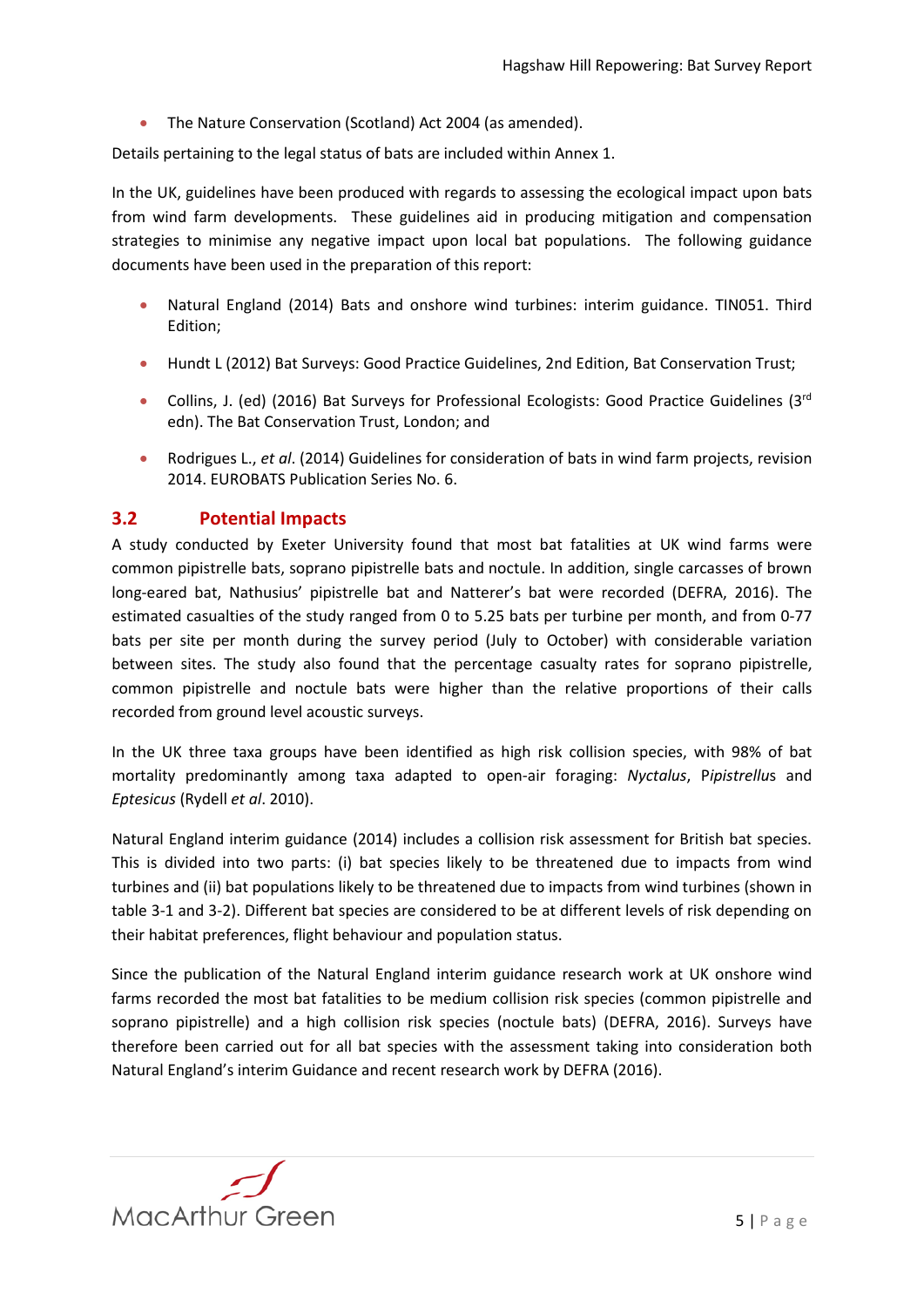| <b>Low Risk</b>       | <b>Medium Risk</b>  | <b>High Risk</b>       |
|-----------------------|---------------------|------------------------|
| <b>Myotis species</b> | Common pipistrelle  | <b>Noctule</b>         |
| Long-eared bats       | Serotine            | Leisler's              |
| Horseshoe bats        | Soprano pipistrelle | Nathusius' pipistrelle |
|                       | Barbastelle         |                        |

### **Table 3-1 Bats likely to be at collision risk from wind turbines (taken from Natural England, 2014)**

### **Table 3-2 Populations likely to be threatened due to impacts from wind turbines (taken from Natural England, 2014)**

| <b>Low Risk</b>       | <b>Medium Risk</b> | <b>High Risk</b>       |
|-----------------------|--------------------|------------------------|
| <b>Myotis species</b> | Serotine           | <b>Noctule</b>         |
| Long-eared bats       | Barbastelle        | Leisler's              |
| Horseshoe bats        |                    | Nathusius' pipistrelle |
| Soprano pipistrelle   |                    |                        |
| Common pipistrelle    |                    |                        |

Bats travel between hibernacula sites to summer roosts in spring and autumn and therefore could be impacted negatively if wind farms were positioned between these two areas.

A synthesis of European and American data by the Swedish Vindval research programme concluded the following habitats to be high risk locations for wind farms; coasts, wetlands, forested hills and ridges. Turbines sited along linear landscapes such as lake shores, rivers, treelines, hedgerows, etc., are also considered to increase the likelihood of collision (Rydell *et al*., 2012). This study also found that peak mortality usually (90%) occurred on nights with low wind speeds in late June to early October and to a lesser extent (10%) also in April-June. The Exeter University (DEFRA, 2016) study found that most nights on which bat casualties occurred had low mean wind speeds (≤5m/s at ground level; c.a. <10m/s at nacelle level) and maximum night-time temperature of >10°C, although casualties were only found in 3.6% of nights with low wind speeds during the study.

Rydell found that bat mortality increased with turbine tower height and rotor diameter. Mortality increase with rotor diameter was also found in the UK study (DEFRA, 2016), but nacelle height was not found to be linked to increased risk.

# <span id="page-7-0"></span>**3.3 Study Area Assessment**

The appropriate level of effort for a bat survey at a proposed wind farm development depends on the scale of its likely impact, which in turn depends on the size of the study area and the quality of the habitat. Bat Conservation Trust (BCT) guidance (Hundt, 2012) provides recommendations of minimum standards of survey effort in instances where sampling is required. To determine the survey effort, the study area must be assigned as a high, medium or low risk site. Appendix 2 contains the BCT assessment table "Factors to consider when determining the survey effort and site risk", which was used to determine the survey effort of the study area.

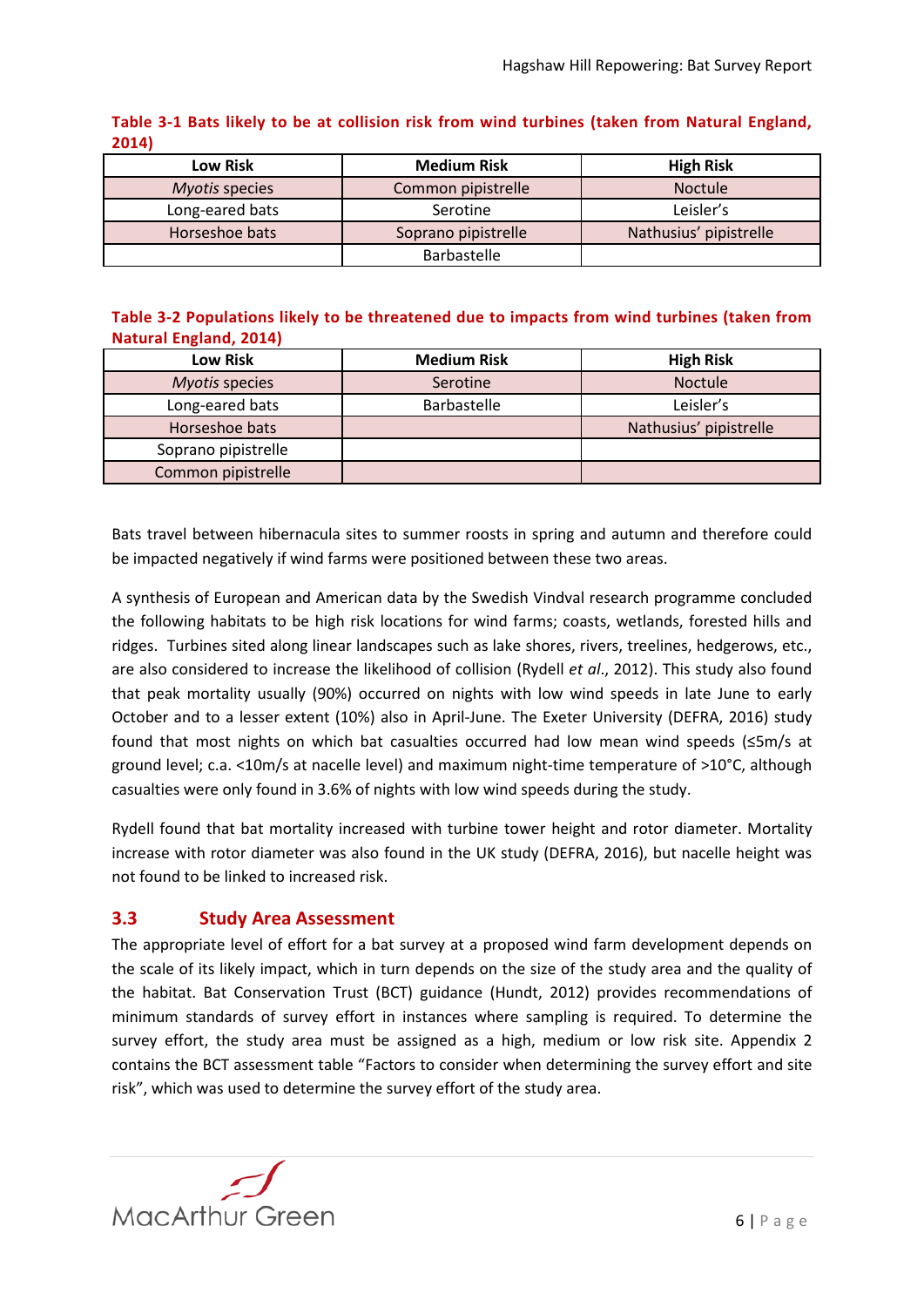The study area was assigned a medium value due to its geographical location which is located within the range of high collision risk species (*Nyctalus* spp.) and its low foraging/commuting suitability with the study area dominated by exposed open moorland which is considered suboptimal foraging and commuting habitat for bats.

## <span id="page-8-0"></span>**3.4 Desk-based Study**

A desk-based study using the Scottish Leisler's Bat Project data was undertaken in order to inform the survey effort assessment and impact prediction of the ES with regards the presence of *Nyctalus* spp. within or adjacent to the study area.

Scottish Leisler's Bat Project'. records were supplied to MacArthur Green by John Haddow in May 2015. These records are from the whole of southern Scotland and include long-term monitoring at proposed wind farms, other developments and on-going research work being carried out by the Scottish Leisler's Bat Project from 2010 to 2014.

Leisler's bat records within 20km of the Proposed Development turbine area, excluding the proposed access tracks as shown in Figure 7.6.

## <span id="page-8-1"></span>**3.5 Survey Design**

For a medium value study area BCT guidelines recommend a minimum survey effort of at least one visit per month between April and October for spatial (transect) and temporal (static detector) surveys, with temporal surveys collecting data for a minimum of five nights.

As the study area, particularly around proposed turbine locations is predominantly open moorland with low roosting, foraging and commuting suitability, the use of spatial surveys which requires surveyors to walk a transect across the study area was seen as not appropriate in this instance. Instead, temporal surveys were carried out with increased survey effort applied to the survey which is above what is outlined as a minimum survey requirement in Hundt (2012). A minimum of 10 nights per survey visit was therefore covered, with a total of 10 Anabat locations used once a month for the proposed 14 turbine site.

BCT guidance (Hundt, 2012) for proposed wind farm sites indicates that the survey period is from April to October. Surveys were carried out from May to September, excluding April and October as Scotland often experiences suboptimal weather conditions for bat surveys during these months. The Bat Survey Guidelines (Collins, 2016) define the optimal survey period for static detector surveys in Scotland as from May to August with sub-optimal surveys possible in April and September, therefore the survey season applied to this study is within survey guideline requirements (Collins, 2016).

## <span id="page-8-2"></span>**3.6 Preliminary Bat Roost Assessment**

In accordance with BCT Guidelines (Hundt, 2012) potential roost features such as buildings, stone walls and trees within the study area were surveyed for potential roost features (PRF) on the following dates;

- 24 May 2018
- 21 June 2018

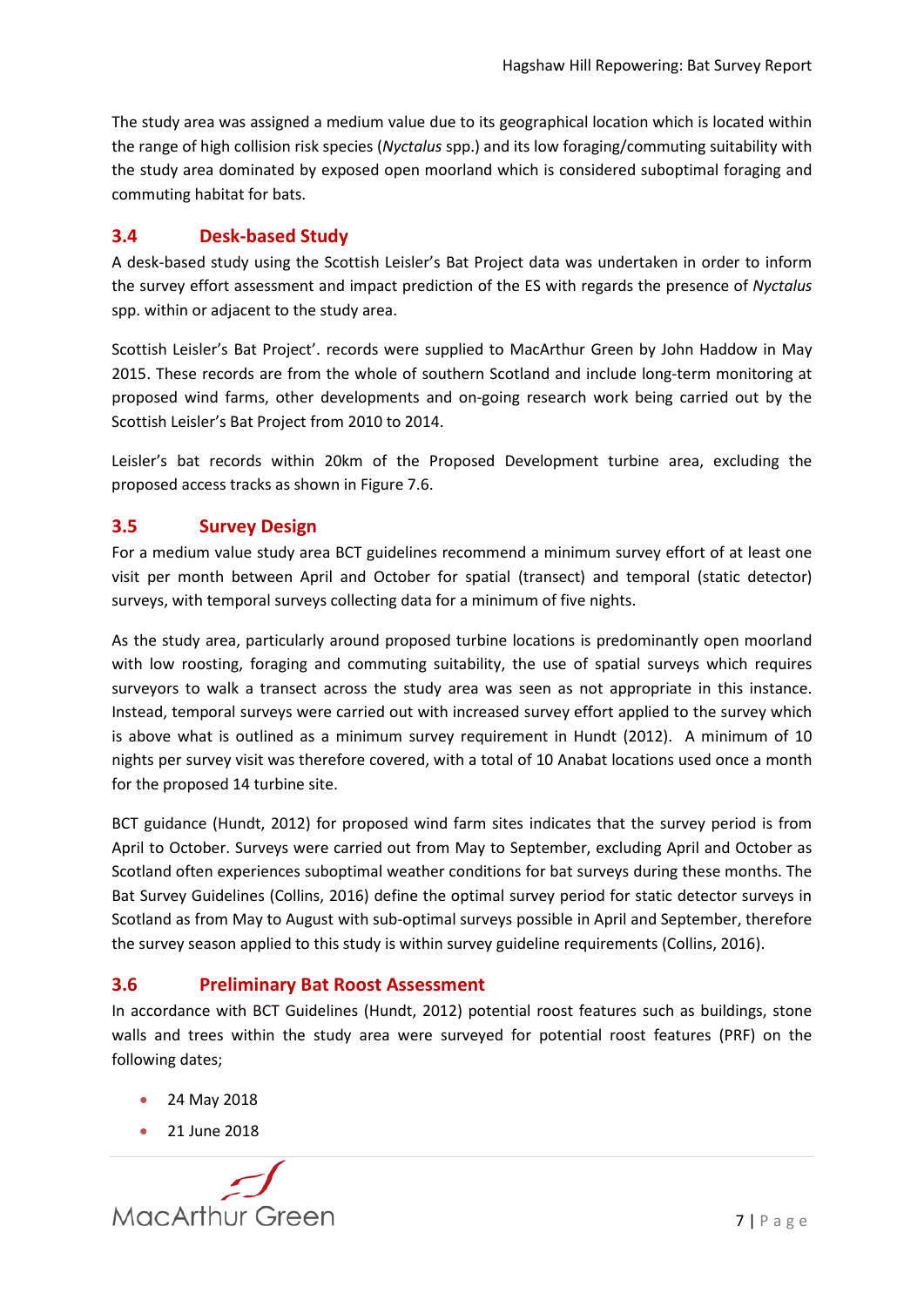The preliminary bat roost surveys followed the assessment methodology as set out in Collins (2016) whereby a potential bat roost is assigned a value of low, moderate of high suitability which determines the likelihood of bats being present and the need for further survey work such as a climbing inspection and/or dusk and dawn surveys (refer to Annex 3).

## <span id="page-9-0"></span>**3.7 Temporal Surveys – Static Detectors**

Temporal surveys involved leaving static Anabat detectors (Express and Swift) within the study area in order to record activity overnight and over prolonged periods of time. Ten Anabat detectors were placed at ten locations.

The locations of the static detectors are shown in Figure 7.5. The detectors were attached onto a 1.2m wooden stake and placed at these locations.

The surveys were undertaken in May, June July August and September inclusive and therefore covered spring, summer and autumn seasons, which is in line with BCT guidance (Hundt 2012) for a medium value site. Each detector recorded bats from dusk to dawn with detectors starting 30 minutes before dusk and finishing 30 minutes after dawn.

Total automated survey effort is considered sufficient to provide a representative sample of bat activity within the study area with the temporal data collected above the minimum survey requirements for a medium value site. Table 3-3 shows a summary breakdown of the temporal survey effort.

Cattle damage to the Anabat detector occurred in May and in June at locations 1, 2, 3, 4, 5 and 7– as shown in Table 3-3. Some stakes and detectors were pushed over, while some detectors had their microphones damaged or the microphone was missing. Due to this damage the location of the detectors in the southern section of the study area at locations 1, 2, 3, 4 and 5 were moved to locations 21, 22, 23, 24 and 25, and were placed alongside stone walls or fences which would make them less obvious to the cattle and less likely to be damaged. In some cases the log files recorded microphone sensitivity issues due to this damage but in other cases the log files recorded no errors.

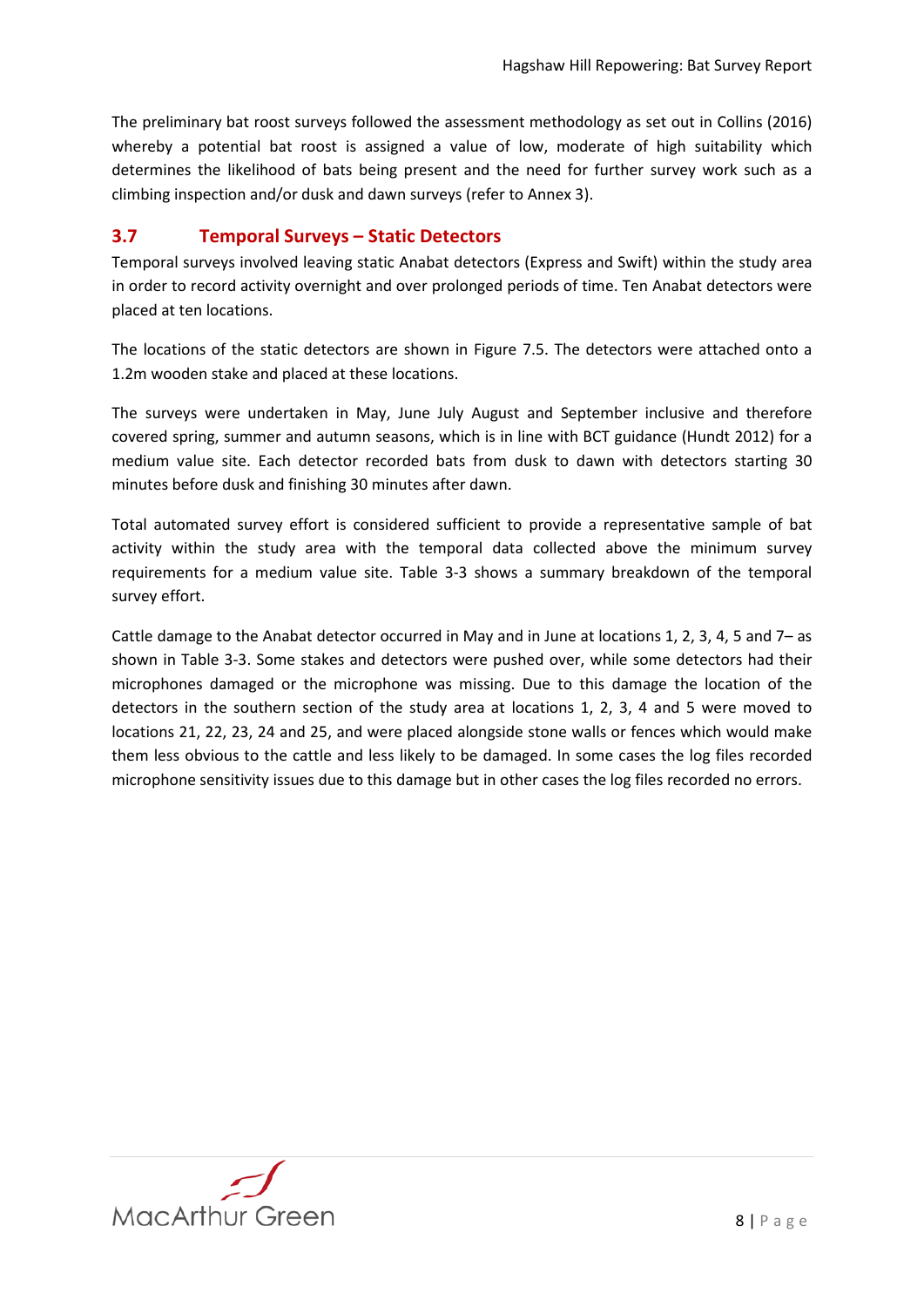| rabic 5 Sammary or remporar sarveys<br><b>Survey Date</b> | Location                | <b>Total Survey</b><br>(hrs:mins:secs) | <b>Total Number of</b><br><b>Complete Survey</b><br><b>Nights</b> | <b>Notes</b>                                     |
|-----------------------------------------------------------|-------------------------|----------------------------------------|-------------------------------------------------------------------|--------------------------------------------------|
|                                                           | $\mathbf{1}$            | 92:43:00                               | 10                                                                | Pushed over by cattle and<br>found on the ground |
|                                                           | $\overline{2}$          | 92:43:15                               | 10                                                                |                                                  |
|                                                           | $\overline{\mathbf{3}}$ | 92:43:26                               | 10                                                                |                                                  |
|                                                           | 4                       | 92:42:48                               | 10                                                                | Pushed over by cattle and<br>found on the ground |
| May                                                       | $\mathsf S$             | 92:42:26                               | 10                                                                |                                                  |
| 01-11/05/18                                               | 6                       | 92:42:22                               | 10                                                                |                                                  |
|                                                           | $\overline{7}$          | 28:34:00                               | $\overline{\mathbf{3}}$                                           | Damage by cattle and<br>microphone missing       |
|                                                           | 8                       | 93:31:00                               | 10                                                                |                                                  |
|                                                           | 9                       | 93:31:00                               | 10                                                                |                                                  |
|                                                           | 10                      | 93:31:00                               | $10\,$                                                            |                                                  |
|                                                           | <b>Total</b>            | 866:24:17                              | 93                                                                |                                                  |
|                                                           | $\mathbf{1}$            | 83:12:23                               | 11                                                                |                                                  |
|                                                           | $\overline{2}$          | 83:12:48                               | 11                                                                | Pushed over by cattle and<br>found on the ground |
|                                                           | 3                       | 07:39:30                               | $\mathbf{1}$                                                      | Pushed over by cattle and<br>found on the ground |
| June                                                      | $\overline{4}$          | 83:12:03<br>11                         |                                                                   | Damage by cattle and<br>microphone broken        |
| 07-18/06/18                                               | 5                       | 83:11:32                               | 11                                                                | Microphone broken                                |
|                                                           | $\sqrt{6}$              | 83:32:00                               | 11                                                                |                                                  |
|                                                           | $\overline{7}$          | 83:33:00                               | 11                                                                |                                                  |
|                                                           | $\bf 8$                 | 83:30:00                               | 11                                                                |                                                  |
|                                                           | $\boldsymbol{9}$        | 83:30:00                               | 11                                                                |                                                  |
|                                                           | 10                      | 83:30:00                               | 11                                                                |                                                  |
|                                                           | <b>Total</b>            | 758:03:02                              | 100                                                               |                                                  |
|                                                           | 21                      | 82:22:00                               | 10                                                                |                                                  |
|                                                           | 22                      | 82:22:00                               | $10\,$                                                            |                                                  |
|                                                           | 23                      | 82:20:00                               | 10                                                                |                                                  |
|                                                           | 24                      | 82:41:09                               | 10                                                                |                                                  |
| July                                                      | 25                      | 82:40:38                               | 10                                                                |                                                  |
| 13-23/07/18                                               | 6<br>$\overline{7}$     | 82:40:33<br>82:19:00                   | 10<br>10                                                          |                                                  |
|                                                           | 8                       | 82:40:29                               | 10                                                                |                                                  |
|                                                           | 9                       | 82:40:22                               | 10                                                                |                                                  |
|                                                           | 10                      | 82:39:56                               | 10                                                                |                                                  |
|                                                           | <b>Total</b>            | 825:26:38                              | 100                                                               |                                                  |
|                                                           | 6                       | 99:37:00                               | $10\,$                                                            |                                                  |
| <b>August</b><br>10-20/08/18                              | $\overline{7}$          | 100:10:31                              | 10                                                                |                                                  |
|                                                           | 8                       | 100:10:12                              | 10                                                                |                                                  |
|                                                           | $\overline{9}$          | 69:09:00                               | $\overline{7}$                                                    |                                                  |
|                                                           | 10                      | 50:25:00                               | 10                                                                |                                                  |
|                                                           | 21                      | 99:39:00                               | 10                                                                |                                                  |
|                                                           | 22                      | 100:11:00                              | 10                                                                |                                                  |
|                                                           | 23                      | 100:11:03                              | 10                                                                |                                                  |

## **Table 3-3 Summary of Temporal Surveys**

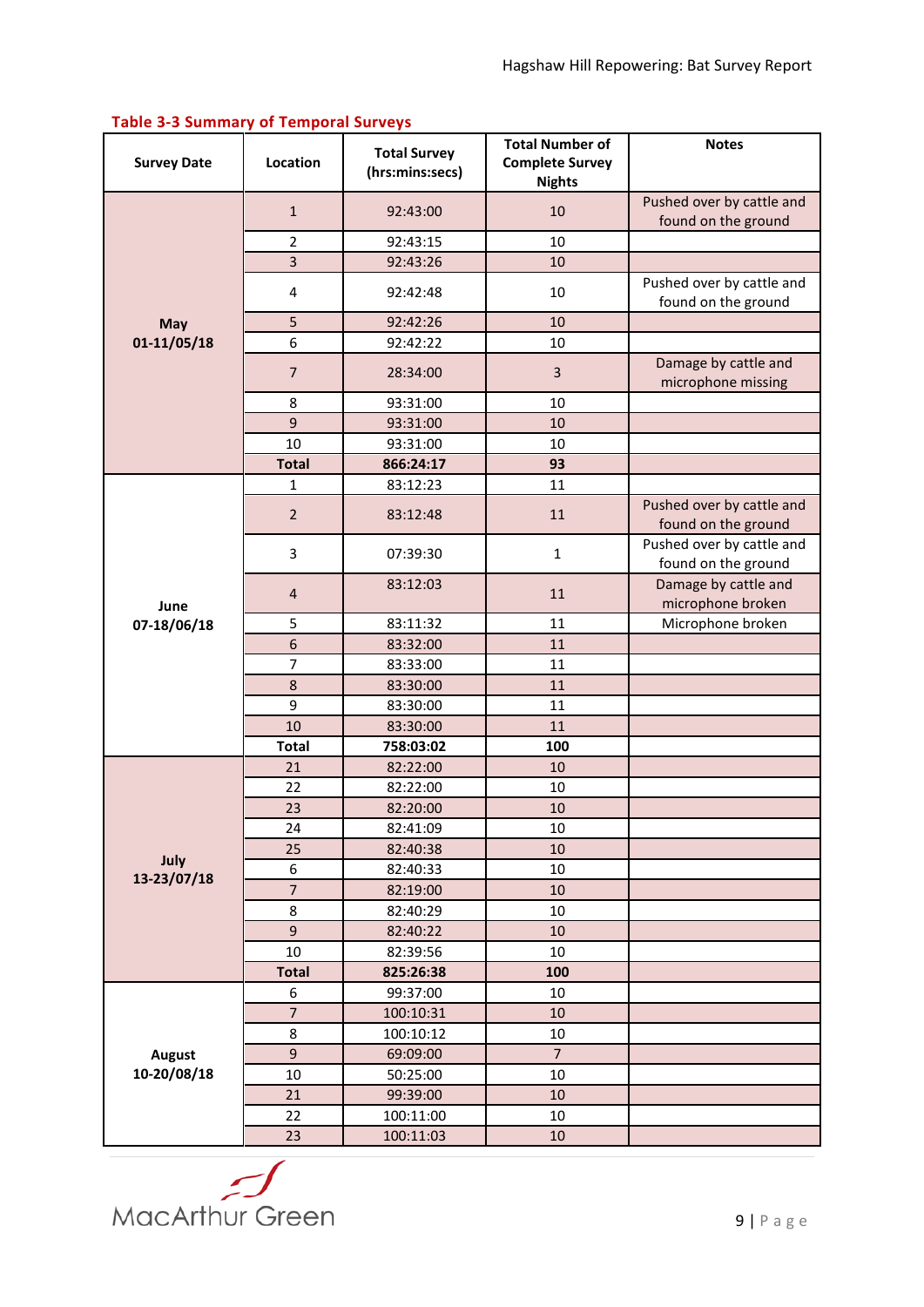| Location<br><b>Survey Date</b>         |              | <b>Total Survey</b><br>(hrs:mins:secs)   | <b>Total Number of</b><br><b>Complete Survey</b><br><b>Nights</b> | <b>Notes</b> |
|----------------------------------------|--------------|------------------------------------------|-------------------------------------------------------------------|--------------|
|                                        | 24           | 99:38:00                                 | 10                                                                |              |
|                                        | 25           | 99:37:00                                 | 10                                                                |              |
|                                        | Total        | 918:47:48                                | 97                                                                |              |
|                                        | 6            | 131:49:00                                | 12                                                                |              |
|                                        | 7            | 144:15:00                                | 12                                                                |              |
|                                        | 8            | 144:14:00                                | 12                                                                |              |
|                                        | 9            | 144:14:00                                | 12                                                                |              |
| September                              | 10           | 144:14:00                                | 12                                                                |              |
| 06-17/09/18                            | 21           | 144:15:00                                | 12                                                                |              |
|                                        | 22           | 144:14:00                                | 12                                                                |              |
|                                        | 23           | 144:56:40                                | 12                                                                |              |
|                                        | 24           | 144:56:30                                | 12                                                                |              |
|                                        | 25           | 144:14:00                                | 12                                                                |              |
|                                        | <b>Total</b> | 1431:22:10                               | 120                                                               |              |
| <b>Total Survey</b><br>(hrs:mins:secs) | 4,800:03:55  | <b>Total Survey</b><br>(complete nights) | 510                                                               |              |

# <span id="page-11-0"></span>**3.8 Method of Analysis**

The analysis of bat data is subject to required expertise and experience, therefore the Anabat data was analysed by Ecologists experienced in bat call analysis using Kaleidoscope Viewer and AnalookW 4.3.19 software.

A bat registration is a sequence of bat pulses which is captured on a 15 second Anabat sound file when a bat echolocates close to an Anabat detector. One sound file is counted as one bat registration. As an individual bat can pass a particular feature while foraging and record numerous registrations, it is not possible to estimate the number of individual bats. Therefore, in accordance with BCT guidance (Hundt, 2012) an activity index is used instead which calculates bat registrations per hour or per night. This allows the analysis of bat activity to estimate abundance and/or activity. The bat activity index (BAI) is calculated as bat registrations per hour (brph) or per night (brpn) using the following equation:

## **BAI (per hour) = Total number of bat registrations / number of hours of recording [brph].**

## **BAI (per hour) = Total number of bat registrations / number complete recording nights [brpn].**

The data was analysed using Kaleidoscope 4 Auto ID classifier. The Auto ID classifier identifies Scottish bat species and has an accuracy rate of 96% for soprano and common pipistrelles (Wildlife Acoustics, 2016). The accuracy rate for other Scottish bat species is lower; therefore all other bat species were manually reviewed by an experienced bat Ecologist using Kaleidoscope Viewer and AnalookW software. This method of analysis is in line with current guidelines (Collins, 2016) for data analysis which recommends the manual checking of all non-*Pipistrellus* calls when using automated methods. Sound files labelled as noise were not reviewed manually.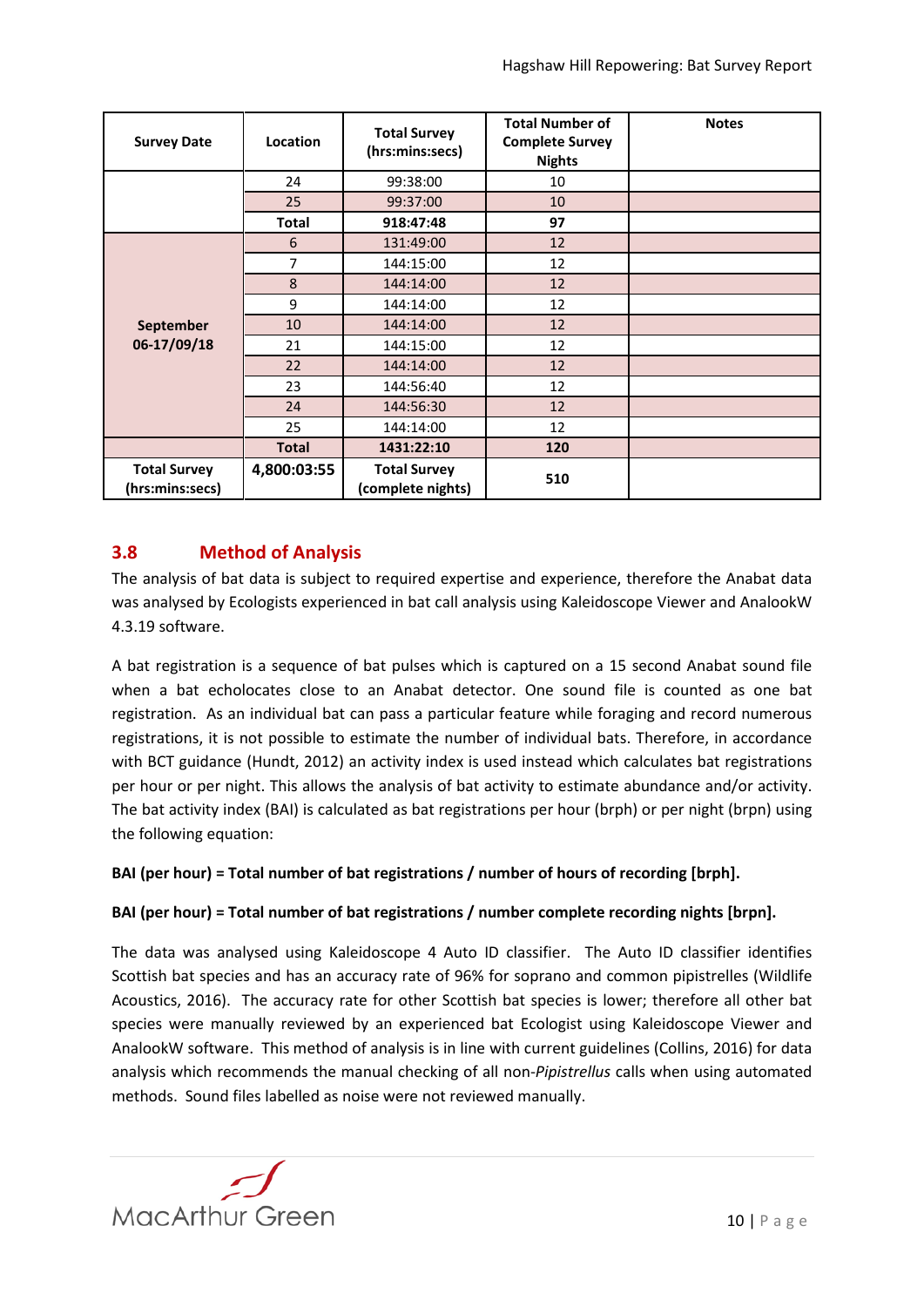In the absence of any recognised standard criteria to define levels of bat activity (e.g. what quantifies low, medium or high activity) professional judgement has been used, taking into consideration geographical location and experience gained through conducting similar surveys at other study areas in the region and throughout Scotland.

### <span id="page-12-0"></span>**4 BAT SURVEY LIMITATIONS**

The survey design and effort was created in accordance with Hundt (2012) guidelines as shown in Annexes 2 and 3. The surveys carried out are considered to be sufficient to meet the guideline standards as discussed in Section 3.5 – Survey Design.

### <span id="page-12-1"></span>**4.1 Detector Data Loss and Data Accuracy**

Cattle damaged occurred to Anabat detector in May at locations 1, 4 and 7 and in June at locations 2, 3, 4 and 5, as shown in Table 3-3. While some log files (nightly Anabat excel files which shows how the detectors were running) recorded microphone sensitivity issues, other log files recorded no such issues, so in those instances it is not clear how much data were lost, as it is not known when the damage occurred during the 10 night deployment period. However, even when considering the worst case scenario of no data being recorded during these occasions, the loss of data is not considered to be significant in the context of the amount of data collected and the number of locations surveyed. Furthermore, as the habitats within the study area are homogenous, some comparisons can be made in relation to activity levels with nearby Anabat locations which recording over this time period.

The preliminary roost surveys were carried out in late May and June. At that time of year the tree canopy is full which can make it difficult to assess all areas of the tree. Where this occurred the surveyor made a note of the survey limitations and the tree was given a moderate or low to moderate category rating which requires further survey if the tree is within 30m of infrastructure such as an access track or within 200m of a proposed turbine.

Anabat detectors are a commonly used bat detector for acoustic monitoring at wind farm sites, however all bat detectors have limitations and will only monitor bat activity within a limited area, for Anabats usually around 30 metres, depending on a variety of environmental factors. Furthermore, due to passive monitoring methodologies depending on sound reaching the microphone, the detection rate of bat calls varies with a bias towards loud bat calls with quieter calls, namely brown long-eared bats, potentially being under recorded. As a result of equipment limitations, only relative rather than direct statistical comparisons of bat activity can be made between species and only a set area within the study area can be sampled.

*Myotis* species calls often overlap in call frequency depending on their surrounding environs i.e. cluttered or open space. This often makes it difficult to identify *Myotis* bats to species level. If *Myotis* calls could not be identified to species level they were recorded as *Myotis* species. It is possible that for *Myotis* spp. these recordings could represent *Myotis* species not identified.

Due to overlap in the call structure of Leisler's and noctule bat calls and the resulting uncertainty of identification for some calls, BAI was summarised to genus level i.e. *Nyctalus* spp., even when

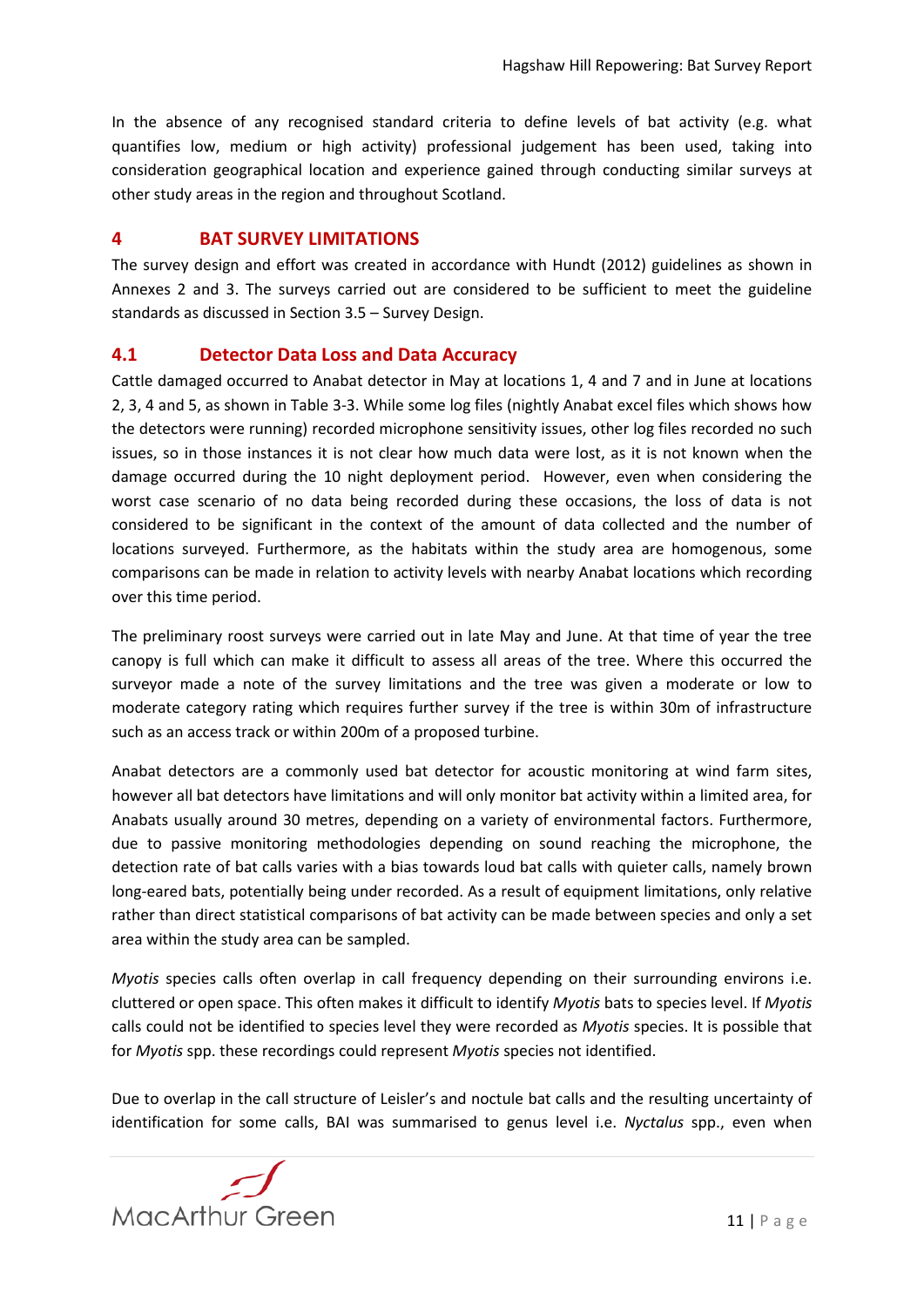identification to species level was undertaken. Both species are categorised as high collision and population risk species.

Some temporal calls were assigned an unknown value (NoID), due to a very faint call or incomplete calls that could not be identified to species level on the spectogram.

Kaleidoscope Auto ID classifier can mislabel bat calls as noise files. From data analysis at other sites it was found that 1% of noise files contained bat calls that could be identified to species level. As noise files were not manually checked, it can be assumed that there was a small loss of bat data.

Recent research work by Exeter University found that activity levels do not necessary determine the risk level of the site to bats, with sites that recorded high levels of bat activity recording no casualties, while sites with low levels of bat activity recording casualties (DEFRA,2016). The report concluded that it is important to not just rely on activity rates, when making an assessment of the site on bats, but to also incorporate factors such as geographical location, habitat suitability, flight corridors, roost suitability and nearby roost locations into the assessment.

The information currently available on bat behaviour in the UK is not sufficient to fully assess the threat that wind turbines may pose to populations (Natural England, 2014), therefore any assessment is made based on the best available data.

# <span id="page-13-0"></span>**4.2 Recording Higher Altitude Activity**

*Nyctalus* species are relatively more active at a height of 30m than those species with high frequency echolocation calls such as *Myotis* spp*.* A study on the difference of bat activity in relation to bat detector height however found the difference between *Nyctalus* passes at the high altitude and lower altitude detectors not to be statistically significant (Collins and Jones, 2009). Additionally, not all sites in the study by Collins and Jones (2009) recorded more *Nyctalus* passes at height: two sites recorded more passes at the lower detectors than the higher detectors suggesting that factors such as habitat type can determine the height activity of *Nyctalus* species. The study suggests that surveying from ground level should provide a sufficiently accurate account of the species composition of bat populations, including high flying species such as *Nyctalus* sp., with the possible exception of closed canopy woodland situations.

A study by DEFRA (2016), which placed some detectors on the nacelle of wind turbines, and some at ground level, did however advise that recording from ground level may underestimate the abundance of soprano pipistrelle and noctule bats within the at risk zone of the turbine rotor sweep. Most bat activity was recorded at ground level compared with the nacelle for all species, despite it being likely that a greater amount of 3-dimensional space was surveyed at height. For Leisler's, the mean proportion of bat passes recorded at height was 21%, with noctule at 25%. There were however, no clear linear relationships between the elevation of the detector and the ratio of passes for all species recorded (ground to height), and there was considerable variability between sites. The authors also concluded that ground level monitoring may be sufficient for evaluating common and soprano pipistrelle risks, because activity at ground rather than height was a better predictor of fatality.

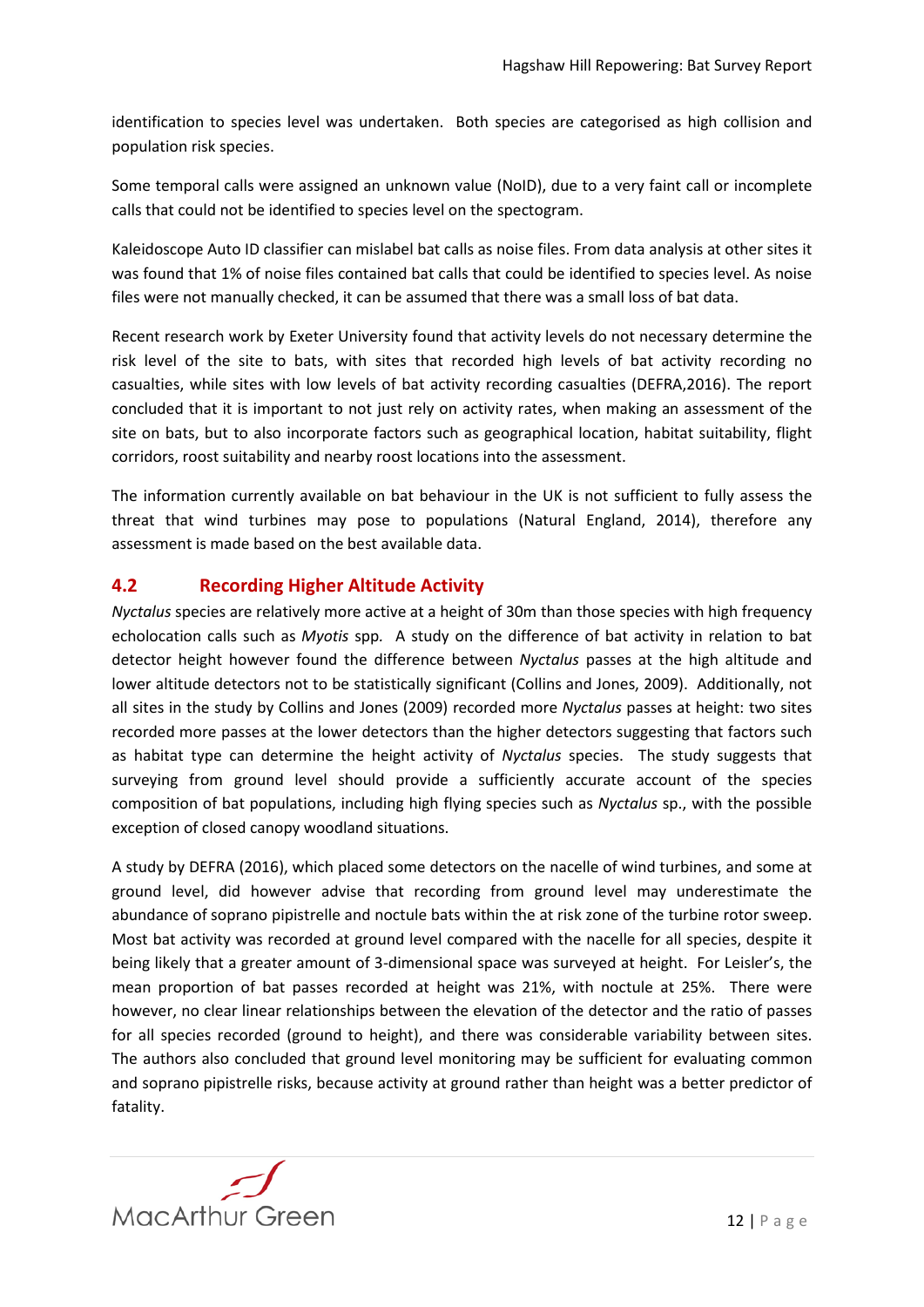At-height and ground level detector surveys were carried out for the proposed Douglas West and Dalquhandy DP Renewable Energy Project, which is adjacent to the site (MacArthur Green, 2017). A 13 foot blimp was used to float a calibrated bat detector at an elevation of 60m from one location over open moorland habitat. A survey was undertaken in October 2014 with further surveys between May and September in 2015. Across the site, low levels of *Nyctalus sp.* were recorded every month except in September and October in 2014. They were also recorded at every static location. In total, four bat passes out of 2,222 across the site were recorded at-height, comprising two common pipistrelle records, and single *Myotis sp.* and *Nyctalus sp.* records. The results suggested that *Nyctalus sp.* were not more active at height than at ground level with the ground detector at ground level below the blimp (0.1 bpph) recording similar activity levels to the detector at height (0.2 bpph). The location with the most *Nyctalus sp.* passes (0.31 bpph) was along a plantation edge.

At the proposed Dalquhandy Wind Farm site in 2011 and 2012, *Nyctalus* bats were recorded at low activity rates, and made up 1 % of all bat passes. Bat activity rates within edge habitats were higher than in open water, closed habitats, or at height.

At the proposed Cumberhead Wind Farm site in 2014, *Nyctalus* activity was recorded across the majority of static locations within the survey area, mainly in July, albeit at very low frequency (5.1 % of total bat activity). Only one Nyctalus species call was recorded during at-height surveys.

For the Proposed Development, it is therefore considered that based on the overall evidence, conducting static detector surveys at ground level only is sufficient to conduct a robust of the assessment of bat activity at the site. Survey results in Section 5 show that overall *Nyctalus* activity levels were low, and desk studies have shown similar results in the local area, with no known roost sites in the vicinity of the site.

# <span id="page-14-0"></span>**5 SURVEY RESULTS**

## <span id="page-14-1"></span>**5.1 Desk-based Study**

A search was carried out on records from the 'Scottish Leisler's Bat Project' supplied to MacArthur Green by John Haddow in May 2015, which is shown in Table 5-1 and Figure 7.6. In total 6 *Ncytalus* spp. records were found to be within 20km of the study area. These records are passive monitoring records from Anabat detectors.

| ID             | Location            | Distance to<br><b>Study Area</b><br>km | Year | <b>Record Type</b> | <b>Species</b> |
|----------------|---------------------|----------------------------------------|------|--------------------|----------------|
|                | Near Strathaven     | 11                                     | 2010 | Anabat             | Leisler's      |
| $\overline{2}$ | <b>Near Douglas</b> | 4                                      | 2008 | Anabat             | Leisler's      |
| 3              | Lesmahagow          | 8                                      | 2012 | Anabat             | Leisler's      |
| 4              | Near Kirkconnel     | 20                                     | 2011 | Anabat             | <b>Noctule</b> |
| 5              | Coalburn            | 5                                      | 2014 | Anabat             | Leisler's      |
| 6              | Abington            | 15                                     | 2013 | Anabat             | Leisler's      |

### **Table 5-1 Nearest** *Nyctalus* **records to the Study Area**

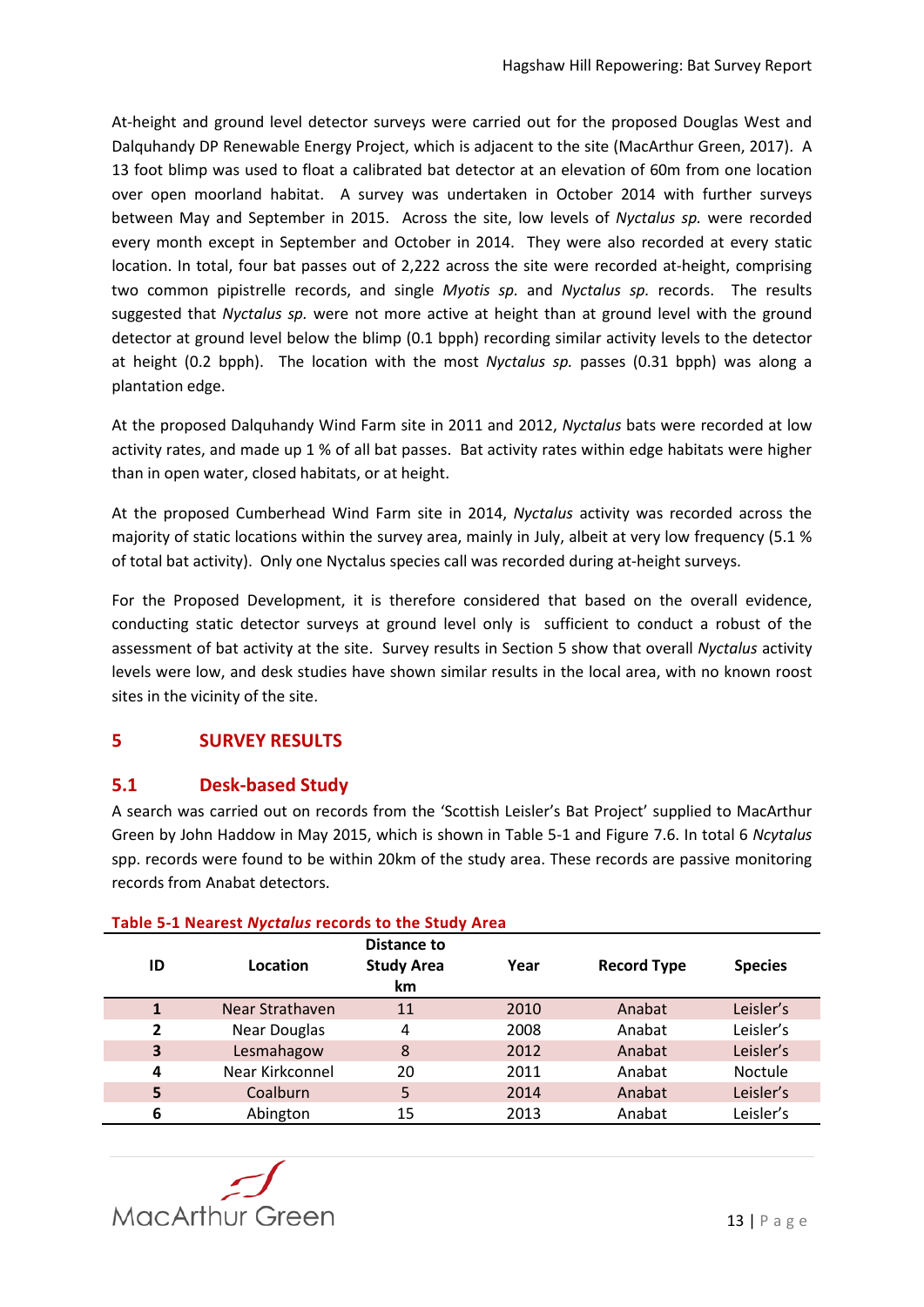## <span id="page-15-0"></span>**5.2 Tree Surveys**

In accordance within BCT Guidelines (Hundt, 2012) potential roost features such as buildings, stone walls, and trees within 200m of a proposed turbine or adjacent to the (30m) proposed access track were surveyed for potential roost features (PRF) as part of the protected species surveys.

The survey recorded 16 potential bat trees with 11 of these trees recording moderate potential roost features while three trees recorded moderate to low potential roost features and two trees recorded low potential roost features. All of these potential bat trees are situated along the proposed access track to the south of the site. Of these potential bat trees two are within 30m of the proposed access track and are all located within a section of woodland which runs alongside the southern boundary of the track (TN 7 and TN 8; see Annex 3). These bat trees have moderate roost suitability. All of the potential bat trees which were recorded can be climbed or endoscoped from the ground apart from TN 13 which is too dangerous to climb. All of these target notes are shown in Annex 3 with recommendations for further survey work outlined.

There were no potential roost features within 200m of proposed turbines.

## <span id="page-15-1"></span>**5.3 Temporal Surveys – Static Detectors**

Static detectors were deployed at 10 locations within the study area for at least 10 nights per survey month<sup>[1](#page-15-2)</sup> in May to September (refer to Figure 7.5). The total bat registrations recorded for each species is shown in Table 5-2. In total 3 bat species (common pipistrelle, soprano pipistrelle, and Daubenton's) and two genus groups (*Nyctalus* spp. and *Myotis* spp.) were recorded during the temporal (static) surveys with a total registration count of 674 and a mean BAI/hr (brph) of 0.14 recorded.

The most commonly recorded brph was common pipistrelle (359 registrations and 0.07 brph), followed by soprano pipistrelle (222 registrations and 0.05 brph), *Nyctalus* spp. (66 registrations and 0.01 brph), *Myotis* spp. (18 registrations and 0.004 brph) and Daubenton's (3 registrations and 0.001 brph). Species composition of the study area is shown in Graph 1.

Tables 5-3 to 5-7 show the temporal (static) activity of the site per month with Graphs 2 to 4 showing the brph of species categorised into their collision risk category as per Natural England interim guidance (2014). When looking at individual months it can be seen that May had a very low activity rate with 2 registrations (0.002 brph). No high risk species were recorded during this month. In June activity rates increased to 171 registrations (0.23 brph) with 11 (0.01 brph) high risk species (*Nyctalus* spp. (NYC)) registrations recorded. In July bat activity numbers again increased to 303 registrations (0.10 brph) with 25 high collision risk species (*Nyctalus* spp.) registrations (0.03 brph) for this genus. In August the total registrations decreased with 160 registrations recorded, but for high risk species (*Nyctalus* spp.) their activity rate increased to 29 registrations (0.03 brph). Activity numbers in September dropped to 38 registrations (0.3 brph). One registration (0.001 brph) was recorded for a high risk species during this time period.

<span id="page-15-2"></span><sup>&</sup>lt;sup>1</sup> Some detectors did not run for the full deployment period – see table 3-3

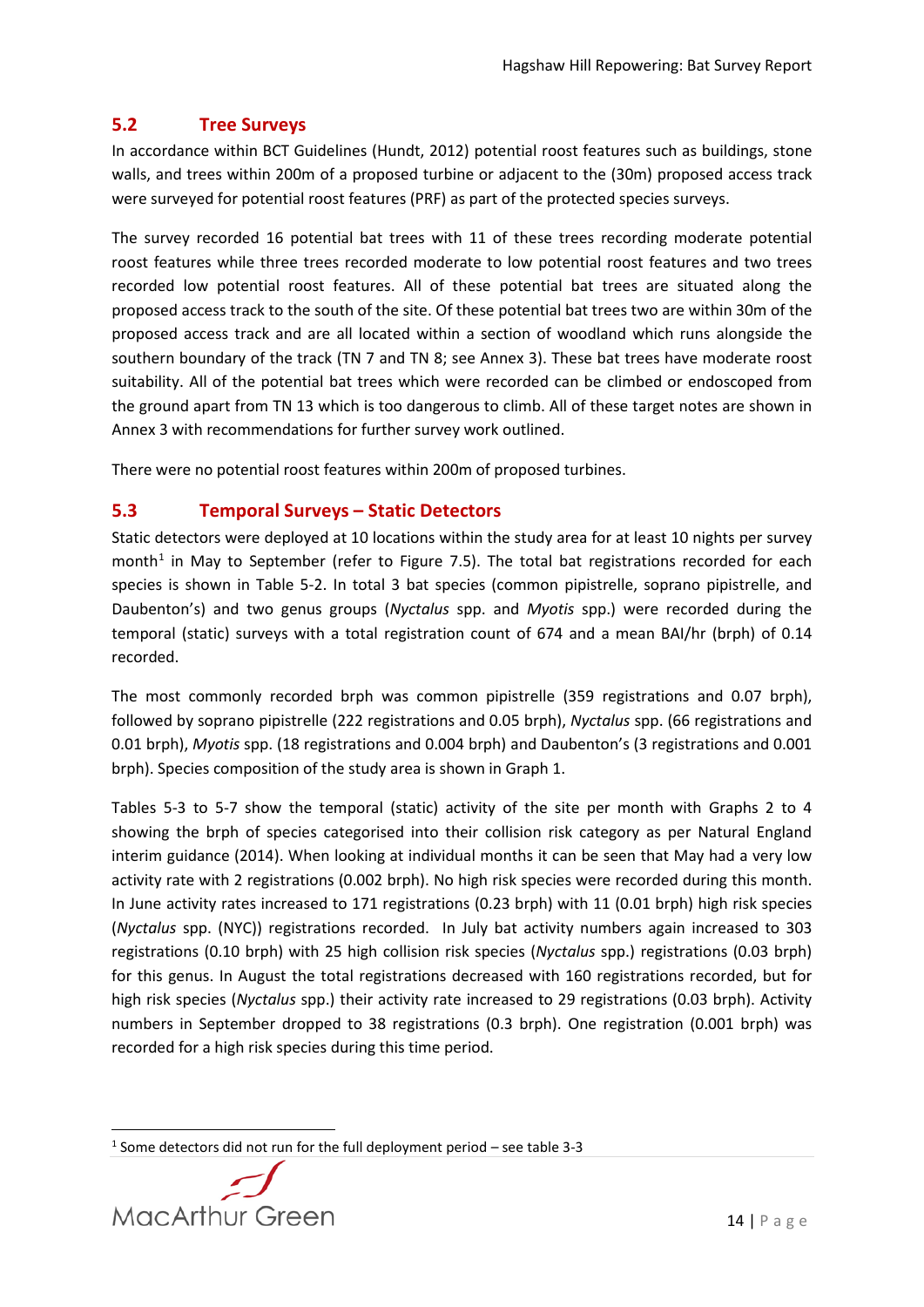The majority of registrations recorded per month were from *Pipistrellus* species (common (PIPPIP) and soprano pipistrelle (PIPPYG) bats) which this genus accounting for 86% of the registrations recorded. Other records = MYODAU = *Myotis/*Daubenton's bat, MYO = *Myotis sp.*

| Loc.                    | <b>PIPPIP</b>  | <b>PIPPYG</b>    | <b>NYC</b>     | <b>MYODAU</b> | <b>MYO</b>     | <b>NoID</b> | Reg.         | <b>BAI</b> [brph] |
|-------------------------|----------------|------------------|----------------|---------------|----------------|-------------|--------------|-------------------|
| $\mathbf{1}$            | 17             | 22               | $\overline{2}$ | 0             | 0              | 0           | 41           | 0.23              |
| $\overline{2}$          | 11             | 3                | 1              | 0             | 0              | $\mathbf 0$ | 15           | 0.09              |
| 3                       | 0              | $\boldsymbol{0}$ | $\mathbf 0$    | $\mathbf 0$   | $\mathbf 0$    | $\mathbf 0$ | $\mathbf 0$  | 0.00              |
| 4                       | $\Omega$       | $\mathbf 0$      | 0              | 1             | 0              | $\mathbf 0$ | $\mathbf{1}$ | 0.01              |
| 5                       | 38             | 39               | $\overline{2}$ | $\mathbf 0$   | $\mathbf 0$    | $\mathbf 0$ | 79           | 0.45              |
| 6                       | 4              | 4                | 3              | 0             | 0              | $\mathbf 0$ | 11           | 0.02              |
| $\overline{7}$          | $\overline{2}$ | 4                | 3              | $\mathbf 0$   | $\overline{0}$ | $\mathbf 0$ | 9            | 0.02              |
| 8                       | 11             | 8                | 1              | 0             | 2              | 1           | 23           | 0.05              |
| 9                       | 150            | 40               | 6              | 0             | 2              | $\mathbf 0$ | 198          | 0.42              |
| 10                      | 48             | 26               | $\overline{2}$ | 0             | 1              | 0           | 77           | 0.17              |
| 21                      | 27             | 15               | $\mathbf 0$    | 0             | $\mathbf 0$    | 1           | 43           | 0.13              |
| 22                      | 19             | 43               | 11             | 2             | 4              | 3           | 82           | 0.25              |
| 23                      | 5              | 7                | 5              | 0             | 7              | 1           | 25           | 0.08              |
| 24                      | 22             | 11               | 27             | 0             | 2              | 0           | 62           | 0.19              |
| 25                      | 5              | $\Omega$         | 3              | 0             | 0              | 0           | 8            | 0.02              |
| <b>Total Reg.</b>       | 359            | 222              | 66             | 3             | 18             | 6           | 674          |                   |
| <b>Total BAI [brph]</b> | 0.07           | 0.05             | 0.01           | 0.001         | 0.004          | 0.001       | 0.14         |                   |

#### **Table 5-2 Summary of Temporal Survey Results (BAI/hr)**

### **Table 5-3 Summary of Activity Totals- May – 01-11/05/2018**

| Loc.                    | <b>PIPPIP</b> | <b>PIPPYG</b> | <b>NYC</b>  | <b>MYODAU</b> | <b>MYO</b>  | Reg.           | <b>BAI</b> [brph] |
|-------------------------|---------------|---------------|-------------|---------------|-------------|----------------|-------------------|
| 1                       | 1             | 0             | $\mathbf 0$ | 0             | 0           | 1              | 0.01              |
| 2                       | 0             | 0             | 0           | 0             | 0           | 0              | 0.00              |
| 3                       | 0             | 0             | $\Omega$    | $\Omega$      | 0           | $\Omega$       | 0.00              |
| 4                       | 0             | 0             | 0           | 1             | 0           | 1              | 0.01              |
| 5                       | 0             | 0             | 0           | 0             | $\mathbf 0$ | $\Omega$       | 0.00              |
| 6                       | 0             | 0             | 0           | 0             | 0           | $\Omega$       | 0.00              |
| 7                       | 0             | $\Omega$      | $\Omega$    | 0             | 0           | $\Omega$       | 0.00              |
| 8                       | 0             | 0             | $\Omega$    | $\Omega$      | 0           | $\Omega$       | 0.00              |
| 9                       | 0             | 0             | 0           | 0             | 0           | 0              | 0.00              |
| 10                      | 0             | 0             | $\Omega$    | $\Omega$      | $\mathbf 0$ | $\Omega$       | 0.00              |
| <b>Total Reg.</b>       | 1             | $\Omega$      | $\Omega$    | 1             | $\Omega$    | $\overline{2}$ |                   |
| <b>Total BAI [brph]</b> | 0.001         | 0.000         | 0.000       | 0.001         | 0.000       | 0.002          |                   |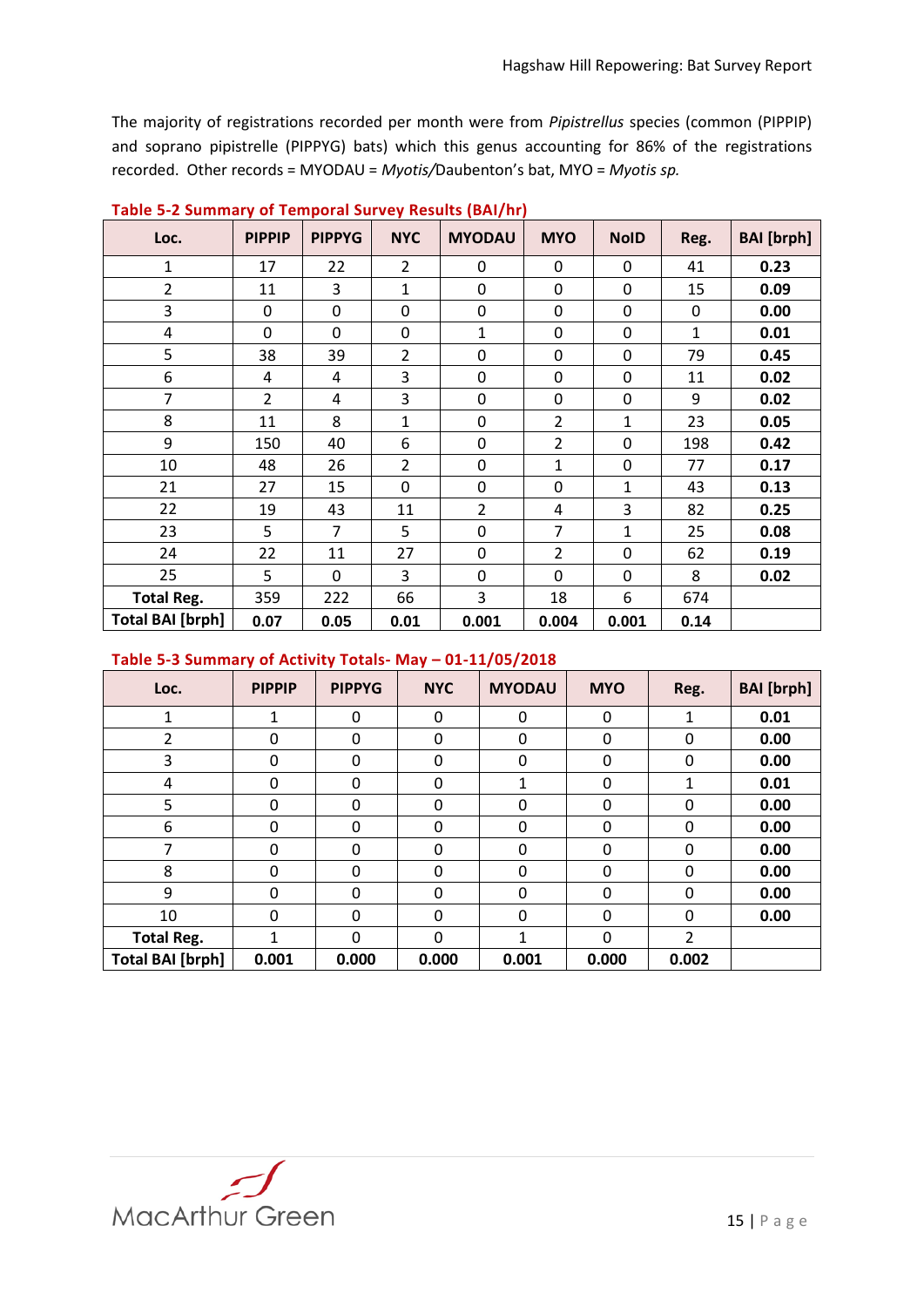| Loc.                    | <b>PIPPIP</b> | <b>PIPPYG</b> | <b>NYC</b>     | <b>MYODAU</b> | <b>MYO</b>       | Reg.     | <b>BAI</b> [brph] |
|-------------------------|---------------|---------------|----------------|---------------|------------------|----------|-------------------|
| 1                       | 16            | 22            | $\overline{2}$ | 0             | 0                | 40       | 0.48              |
| $\overline{2}$          | 11            | 3             | 1              | 0             | $\boldsymbol{0}$ | 15       | 0.18              |
| 3                       | 0             | $\mathbf 0$   | 0              | 0             | $\mathbf 0$      | 0        | 0.00              |
| $\overline{4}$          | $\Omega$      | 0             | $\mathbf{0}$   | 0             | 0                | $\Omega$ | 0.00              |
| 5                       | 38            | 39            | $\overline{2}$ | 0             | 0                | 79       | 0.95              |
| 6                       | 1             | 4             | 1              | 0             | 0                | 6        | 0.07              |
| $\overline{7}$          | $\Omega$      | $\mathbf 0$   | $\mathbf{0}$   | $\mathbf 0$   | $\mathbf 0$      | $\Omega$ | 0.00              |
| 8                       | 4             | 1             | $\mathbf{0}$   | 0             | 0                | 5        | 0.06              |
| 9                       | 9             | 6             | $\overline{4}$ | 0             | 1                | 20       | 0.24              |
| 10                      | $\mathbf{1}$  | 4             | $\mathbf{1}$   | 0             | $\mathbf 0$      | 6        | 0.07              |
| <b>Total Reg.</b>       | 80            | 79            | 11             | $\Omega$      | 1                | 171      |                   |
| <b>Total BAI [brph]</b> | 0.11          | 0.10          | 0.01           | 0.00          | 0.001            | 0.23     |                   |

## **Table 5-4 Summary of Activity Totals – June – 07-18/06/2018**

## **Table 5-5 Summary of Activity Totals – July – 13-23/07/2018**

| Loc.                    | <b>PIPPIP</b>  | <b>PIPPYG</b>  | <b>NYC</b>     | <b>MYODAU</b>  | <b>MYO</b> | Reg.     | <b>BAI</b> [brph] |
|-------------------------|----------------|----------------|----------------|----------------|------------|----------|-------------------|
| 6                       | 3              | 0              | $\overline{2}$ | 0              | 0          | 5        | 0.06              |
| 7                       | 1              | $\overline{2}$ | 3              | 0              | 0          | 6        | 0.07              |
| 8                       | 5              | 5              | 1              | $\Omega$       | 1          | 12       | 0.15              |
| 9                       | 125            | 17             | 2              | 0              | 1          | 145      | 1.75              |
| 10                      | 47             | 20             | 1              | 0              | 1          | 69       | 0.83              |
| 21                      | $\Omega$       | 0              | 0              | 0              | 0          | $\Omega$ | 0.00              |
| 22                      | 10             | 13             | 5              | $\overline{2}$ | 1          | 31       | 0.38              |
| 23                      | $\overline{2}$ | 1              | $\overline{2}$ | 0              | 4          | 9        | 0.11              |
| 24                      | 8              | 3              | 6              | 0              | 1          | 18       | 0.22              |
| 25                      | 5              | 0              | $\overline{3}$ | 0              | 0          | 8        | 0.10              |
| <b>Total Reg.</b>       | 206            | 61             | 25             | $\overline{2}$ | 9          | 303      |                   |
| <b>Total BAI [brph]</b> | 0.25           | 0.07           | 0.03           | 0.002          | 0.01       | 0.37     |                   |

## **Table 5-6 Summary of Activity Totals – August – 10-20/08/2018**

| Loc.                    | <b>PIPPIP</b> | <b>PIPPYG</b> | <b>NYC</b> | <b>MYODAU</b> | <b>MYO</b> | <b>NoID</b> | Reg.           | <b>BAI</b> [brph] |
|-------------------------|---------------|---------------|------------|---------------|------------|-------------|----------------|-------------------|
| 6                       | 0             | 0             | 0          | 0             | 0          | 0           | 0              | 0.00              |
| 7                       | 0             | 2             | 0          | 0             | 0          | 0           | $\overline{2}$ | 0.02              |
| 8                       | 2             | 2             | 0          | 0             | 0          |             | 5              | 0.05              |
| 9                       | 16            | 16            | $\Omega$   | 0             | $\Omega$   | 0           | 32             | 0.46              |
| 10                      | 0             | 1             | 0          | $\Omega$      | $\Omega$   | 0           | 1              | 0.02              |
| 21                      | 22            | 8             | 0          | 0             | $\Omega$   | 0           | 30             | 0.30              |
| 22                      | 9             | 27            | 6          | 0             | 1          | 3           | 46             | 0.46              |
| 23                      | 4             | 4             | 3          | $\Omega$      | 2          | 0           | 10             | 0.10              |
| 24                      | 8             | 6             | 20         | $\Omega$      | $\Omega$   | 0           | 34             | 0.34              |
| 25                      | $\Omega$      | 0             | $\Omega$   | $\Omega$      | $\Omega$   | 0           | 0              | 0.00              |
| <b>Total Reg.</b>       | 58            | 66            | 29         | $\Omega$      | 3          | 4           | 160            |                   |
| <b>Total BAI [brph]</b> | 0.06          | 0.07          | 0.03       | 0.00          | 0.00       | 0.00        | 0.17           |                   |

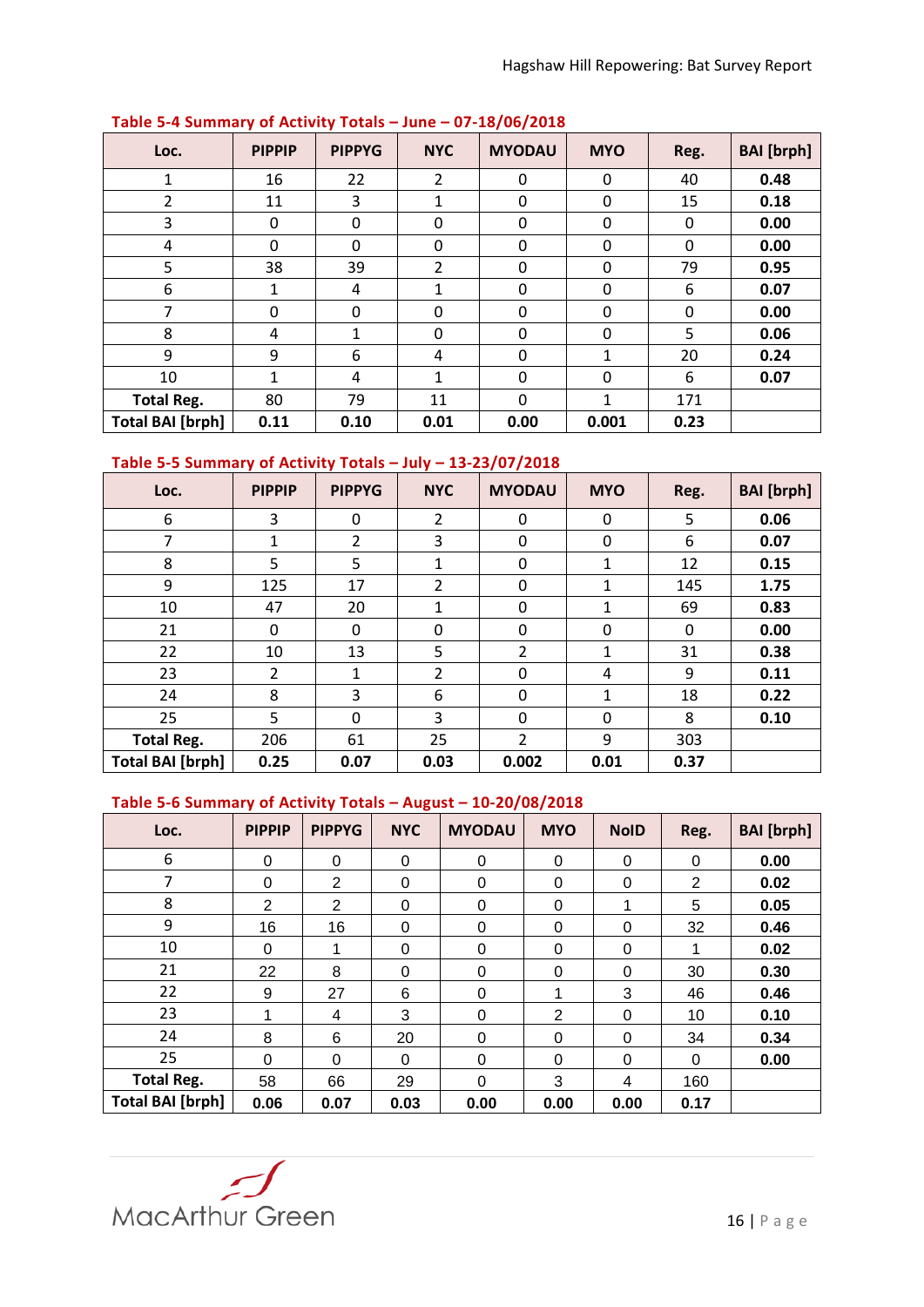| Loc.                    | <b>PIPPIP</b> | <b>PIPPYG</b>  | <b>NYC</b> | <b>MYODAU</b> | <b>MYO</b> | <b>NoID</b> | Reg.         | <b>BAI</b> [brph] |
|-------------------------|---------------|----------------|------------|---------------|------------|-------------|--------------|-------------------|
| 6                       | 0             | 0              | 0          | 0             | 0          | 0           | 0            | 0.00              |
| 7                       | 1             | 0              | 0          | 0             | 0          | 0           | 1            | 0.01              |
| 8                       | 0             | 0              | 0          | 0             | 1          | 0           | 1            | 0.01              |
| 9                       | 0             | 1              | 0          | 0             | 0          | $\Omega$    | $\mathbf{1}$ | 0.01              |
| 10                      | 0             | 1              | 0          | 0             | 0          | 0           | 1            | 0.01              |
| 21                      | 5             | 7              | 0          | 0             | 0          | 1           | 13           | 0.09              |
| 22                      | 0             | 3              | $\Omega$   | $\mathbf{0}$  | 2          | $\Omega$    | 5            | 0.03              |
| 23                      | 2             | 2              | 0          | 0             | 1          | 1           | 6            | 0.04              |
| 24                      | 6             | $\overline{2}$ | 1          | 0             | 1          | 0           | 10           | 0.07              |
| 25                      | 0             | $\Omega$       | $\Omega$   | $\mathbf{0}$  | $\Omega$   | $\Omega$    | $\mathbf{0}$ | 0.00              |
| <b>Total Reg.</b>       | 14            | 16             | 1          | $\mathbf{0}$  | 5          | 2           | 38           |                   |
| <b>Total BAI [brph]</b> | 0.01          | 0.01           | 0.001      | 0.00          | 0.003      | 0.001       | 0.03         |                   |

### **Table 5-7 Summary of Activity Totals – September – 06-17/09/2018**



**Graph 1 Temporal Survey Results: Species Composition of Study Area (BAI/hr)**

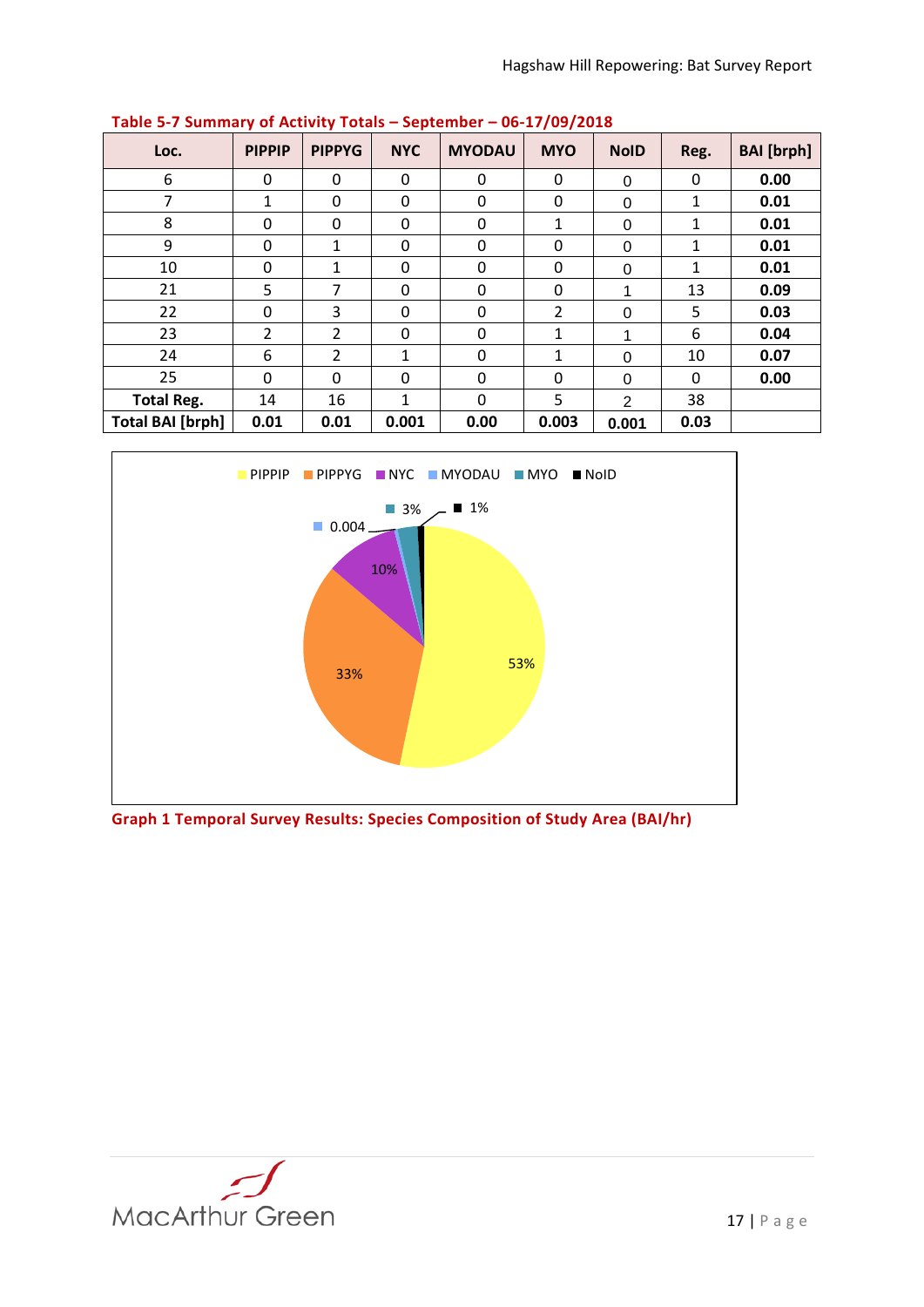







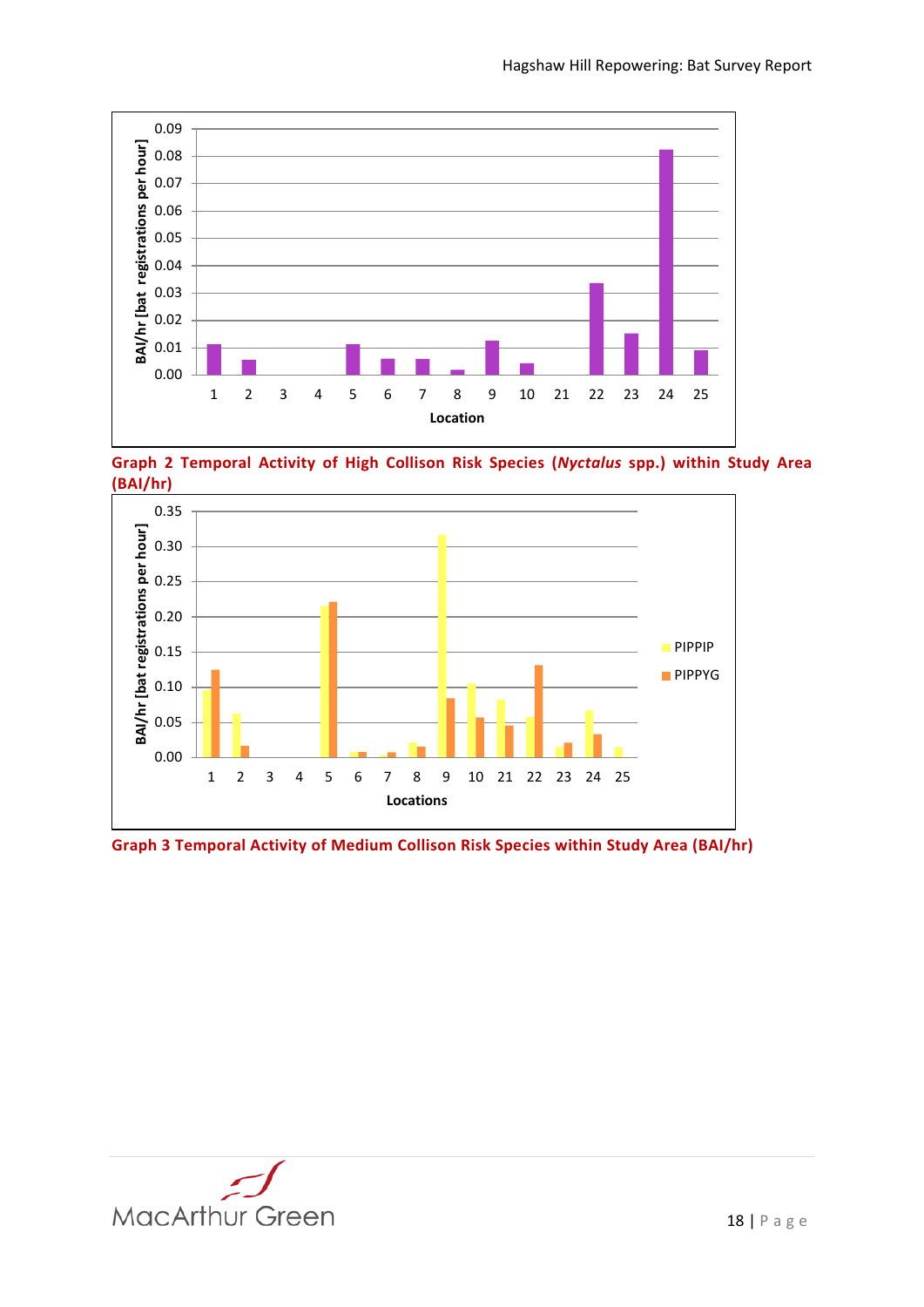

<span id="page-20-0"></span>

## **6 COLLISION AND POPULATION RISK FROM TURBINES**

Table 5-8 presents the total number of bat registrations per night per visit for high, medium and low risk species. The unit of average registrations per night is the preferred unit used by Scottish Natural Heritage (SNH) to determine the requirement for curtailment. A value of more than 1 bat registration on average for *Nyctalus* spp. per deployment period is considered to be the value which triggers the assessment of curtailment as per consultation between MacArthur Green and SNH (email, 28/03/18). Consideration of curtailment at a turbine also needs to factor in geographical location, habitat suitability, flight corridors, roost suitability and nearby roost locations into the assessment (DEFRA, 2016).

| <b>Population Risk</b>  |        | <b>High</b> | <b>Medium</b>  | Low        |               |
|-------------------------|--------|-------------|----------------|------------|---------------|
| <b>Collison Risk</b>    |        | <b>High</b> | <b>Medium</b>  | Low        |               |
| Loc.                    | visit  | <b>NYC</b>  | <b>PIP SPP</b> | <b>MYO</b> | <b>MYODAU</b> |
| 1                       | May    | 0.00        | 0.10           | 0.00       | 0.00          |
| 1                       | June   | 0.18        | 3.45           | 0.00       | 0.00          |
| $\overline{2}$          | May    | 0.00        | 0.00           | 0.00       | 0.00          |
| $\overline{\mathbf{c}}$ | June   | 0.09        | 1.27           | 0.00       | 0.00          |
| 3                       | May    | 0.00        | 0.00           | 0.00       | 0.00          |
| 3                       | June   | 0.00        | 0.00           | 0.00       | 0.00          |
| 4                       | May    | 0.00        | 0.00           | 0.00       | 0.10          |
| 4                       | June   | 0.00        | 0.00           | 0.00       | 0.00          |
| 5                       | May    | 0.00        | 0.00           | 0.00       | 0.00          |
| 5                       | June   | 0.18        | 7.00           | 0.00       | 0.00          |
| 6                       | May    | 0.00        | 0.00           | 0.00       | 0.00          |
| 6                       | June   | 0.09        | 0.45           | 0.00       | 0.00          |
| 6                       | July   | 0.20        | 0.30           | 0.00       | 0.00          |
| 6                       | August | 0.00        | 0.00           | 0.00       | 0.00          |

### **Table 5-8 Summary of Temporal Survey Results per visit (BAI/night [brpn]). Values of ≥1.00 brpn for high risk species are highlighted.**

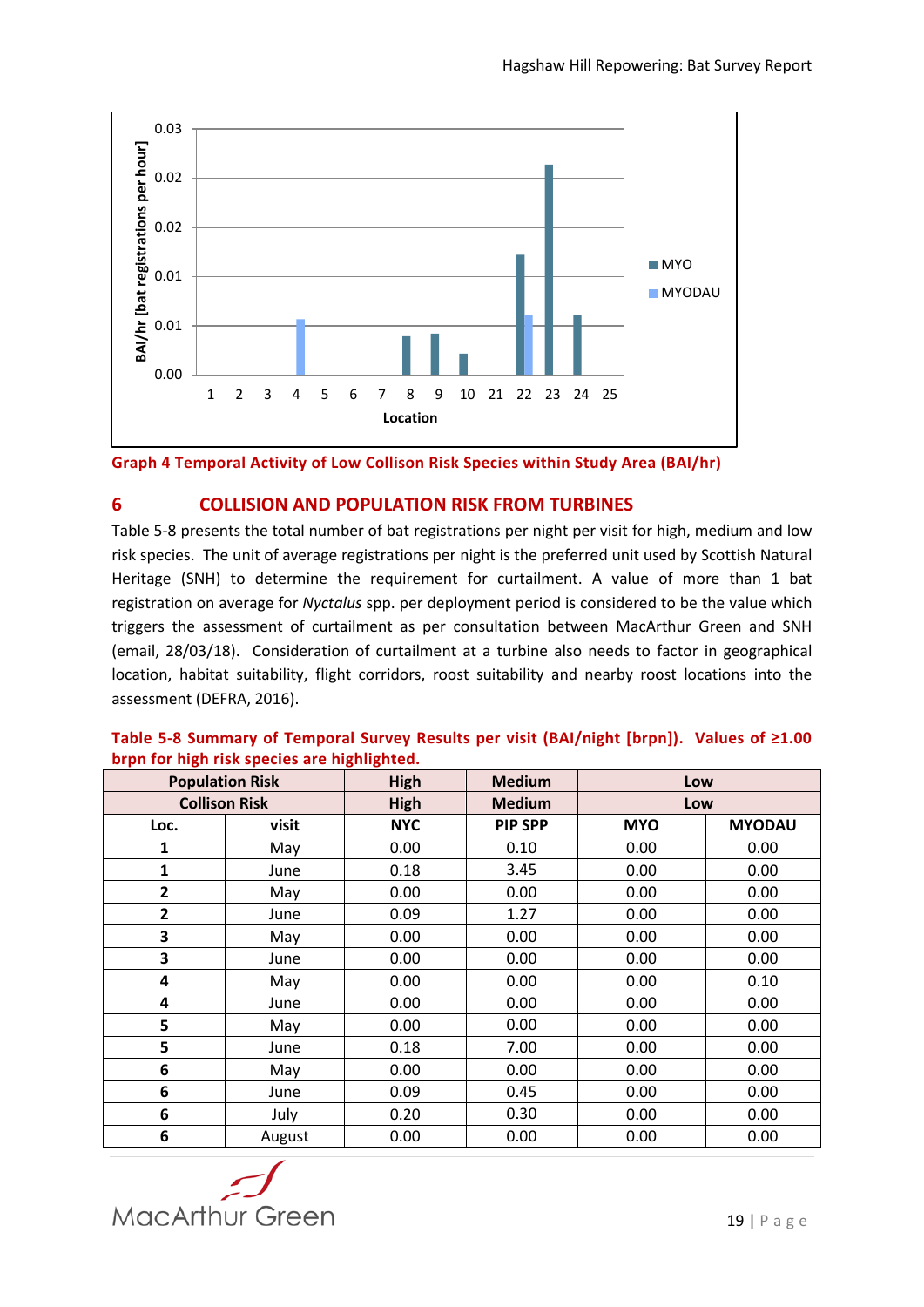| <b>Population Risk</b>  |           | High        | <b>Medium</b> | Low  |      |
|-------------------------|-----------|-------------|---------------|------|------|
| <b>Collison Risk</b>    |           | <b>High</b> | <b>Medium</b> | Low  |      |
| 6                       | September | 0.00        | 0.00          | 0.00 | 0.00 |
| $\overline{\mathbf{z}}$ | May       | 0.00        | 0.00          | 0.00 | 0.00 |
| $\overline{7}$          | June      | 0.00        | 0.00          | 0.00 | 0.00 |
| $\overline{\mathbf{z}}$ | July      | 0.30        | 0.30          | 0.00 | 0.00 |
| $\overline{\mathbf{z}}$ | August    | 0.00        | 0.20          | 0.00 | 0.00 |
| $\overline{\mathbf{z}}$ | September | 0.00        | 0.08          | 0.00 | 0.00 |
| 8                       | May       | 0.00        | 0.00          | 0.00 | 0.00 |
| 8                       | June      | 0.00        | 0.45          | 0.00 | 0.00 |
| 8                       | July      | 0.10        | 1.00          | 0.10 | 0.00 |
| 8                       | August    | 0.00        | 0.40          | 0.00 | 0.00 |
| 8                       | September | 0.00        | 0.00          | 0.08 | 0.00 |
| 9                       | May       | 0.00        | 0.00          | 0.00 | 0.00 |
| 9                       | June      | 0.36        | 1.37          | 0.09 | 0.00 |
| 9                       | July      | 0.20        | 14.20         | 0.10 | 0.00 |
| 9                       | August    | 0.00        | 4.58          | 0.00 | 0.00 |
| 9                       | September | 0.00        | 0.08          | 0.00 | 0.00 |
| 10                      | May       | 0.00        | 0.00          | 0.00 | 0.00 |
| 10                      | June      | 0.09        | 0.45          | 0.00 | 0.00 |
| 10                      | July      | 0.10        | 6.70          | 0.10 | 0.00 |
| 10                      | August    | 0.00        | 0.10          | 0.00 | 0.00 |
| 10                      | September | 0.00        | 0.08          | 0.00 | 0.00 |
| 21                      | July      | 0.00        | 0.00          | 0.00 | 0.00 |
| 21                      | August    | 0.00        | 3.00          | 0.00 | 0.00 |
| 21                      | September | 0.00        | 1.00          | 0.00 | 0.00 |
| 22                      | July      | 0.50        | 2.30          | 0.10 | 0.20 |
| 22                      | August    | 0.60        | 3.60          | 0.10 | 0.00 |
| 22                      | September | 0.00        | 0.25          | 0.17 | 0.00 |
| 23                      | July      | 0.20        | 0.30          | 0.40 | 0.00 |
| 23                      | August    | 0.30        | 0.50          | 0.20 | 0.00 |
| 23                      | September | 0.00        | 0.34          | 0.08 | 0.00 |
| 24                      | July      | 0.60        | 1.10          | 0.10 | 0.00 |
| 24                      | August    | 2.00        | 1.40          | 0.00 | 0.00 |
| 24                      | September | 0.08        | 0.67          | 0.08 | 0.00 |
| 25                      | July      | 0.30        | 0.50          | 0.00 | 0.00 |
| 25                      | August    | 0.00        | 0.00          | 0.00 | 0.00 |
| 25                      | September | 0.00        | 0.00          | 0.00 | 0.00 |

As of yet there is no BAI/night curtailment figure for medium collision risk (soprano and common pipistrelle bats) or low risk species (*Myotis* spp. and brown long-eared bat). Therefore, this report does not use a BAI/hr curtailment figure for medium risks species and instead uses a precautionary activity figure of 20 registrations on average per night which is considered a medium activity rate and a figure of 40 registrations on average per night which is considered a high activity rate. This figure of 20 and 40 registrations on average is considered appropriate due to the favourable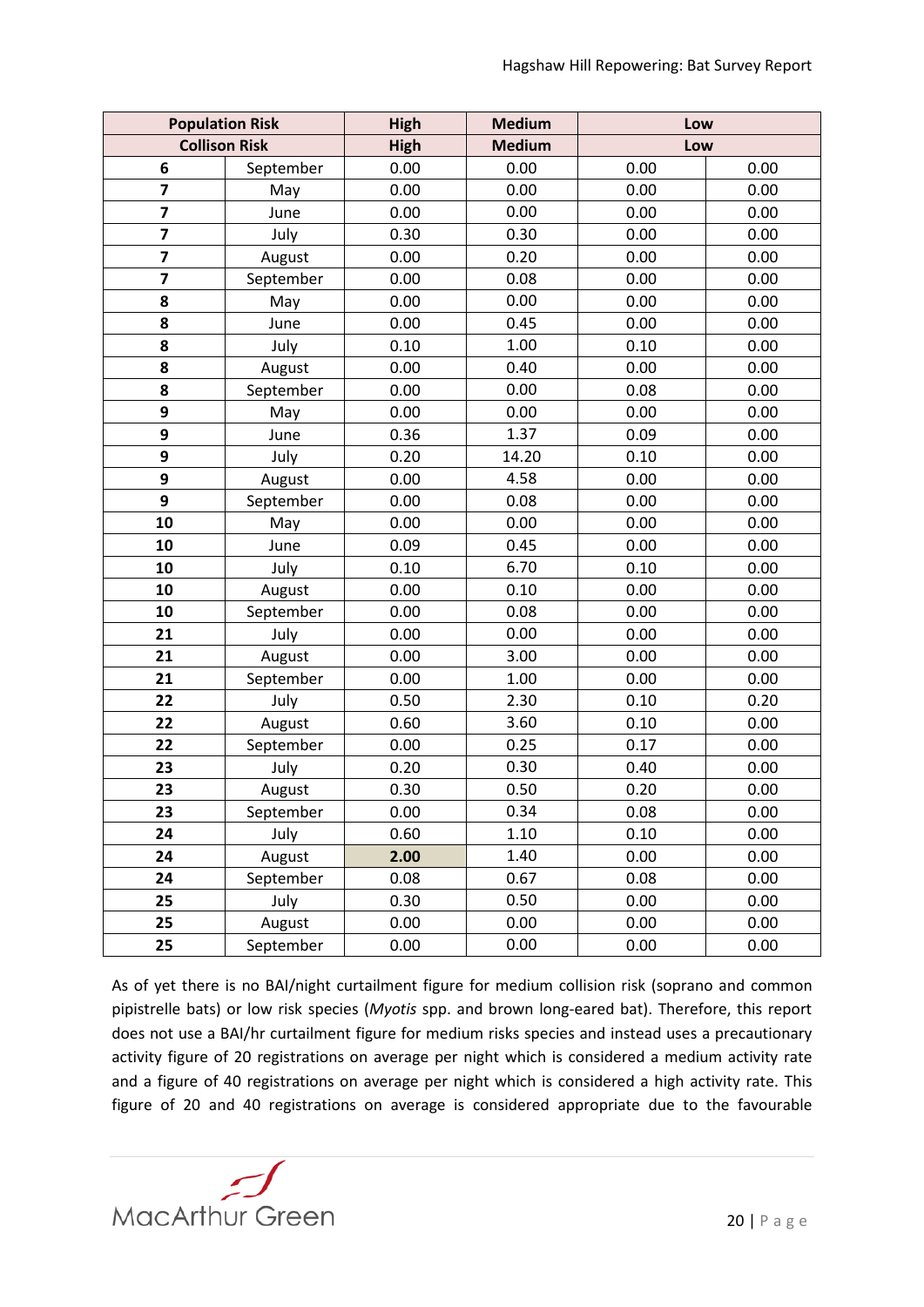conservation status, geographical range and the low population and medium collision risk of common and soprano pipistrelle bats.

For low risk species a precautionary activity figure of 25 registrations on average per night is considered a medium activity rate and a figure of 40 registrations on average per night is considered a high activity rate. These figures are considered to be appropriate due to the favourable conservation status, geographical range and the low population and collision risk status of *Myotis*  spp.

## <span id="page-22-0"></span>**6.1 High Collision Risk Species**

For high risk species an average registration per survey period of >1 BAI/night was recorded at location 24 in August (2.00 brpn) for *Nyctalus* spp. as illustrated in Table 5-8 and Graph 5. Location 24 was situated along the eastern central boundary of the study area and is approximately 182m from turbine T6. T6 is separated from location 24 by a steep gully, with the Windrow Burn flowing south along its topography towards a block of conifer woodland at Windrow Wood where this burn then joins with the Douglas Water. It is possible that the connectivity of suitable bat habitats in this area resulted in location 24 recording >1 BAI/night (brpn) at this location.



**Graph 5 Temporal Activity of High Collision Risk Species (***Nyctalu***s spp.) within the Study Area per Month (BAI/night)**

## <span id="page-22-1"></span>**6.2 Medium Collision Risk Species**

The greatest activity seen throughout the temporal survey was a result of medium risk species such as common pipistrelle and soprano pipistrelle numbers (accounting for 86% of registrations). These bat species are classed as being at medium risk of collision but are at low risk at the population level due to their distribution and abundance within the UK.

Medium risk species (common and soprano pipistrelle) did not record a BAI of >20 brpn. The highest activity rates for medium risk species were recorded in July at location 9 (14.20 brpn) and at location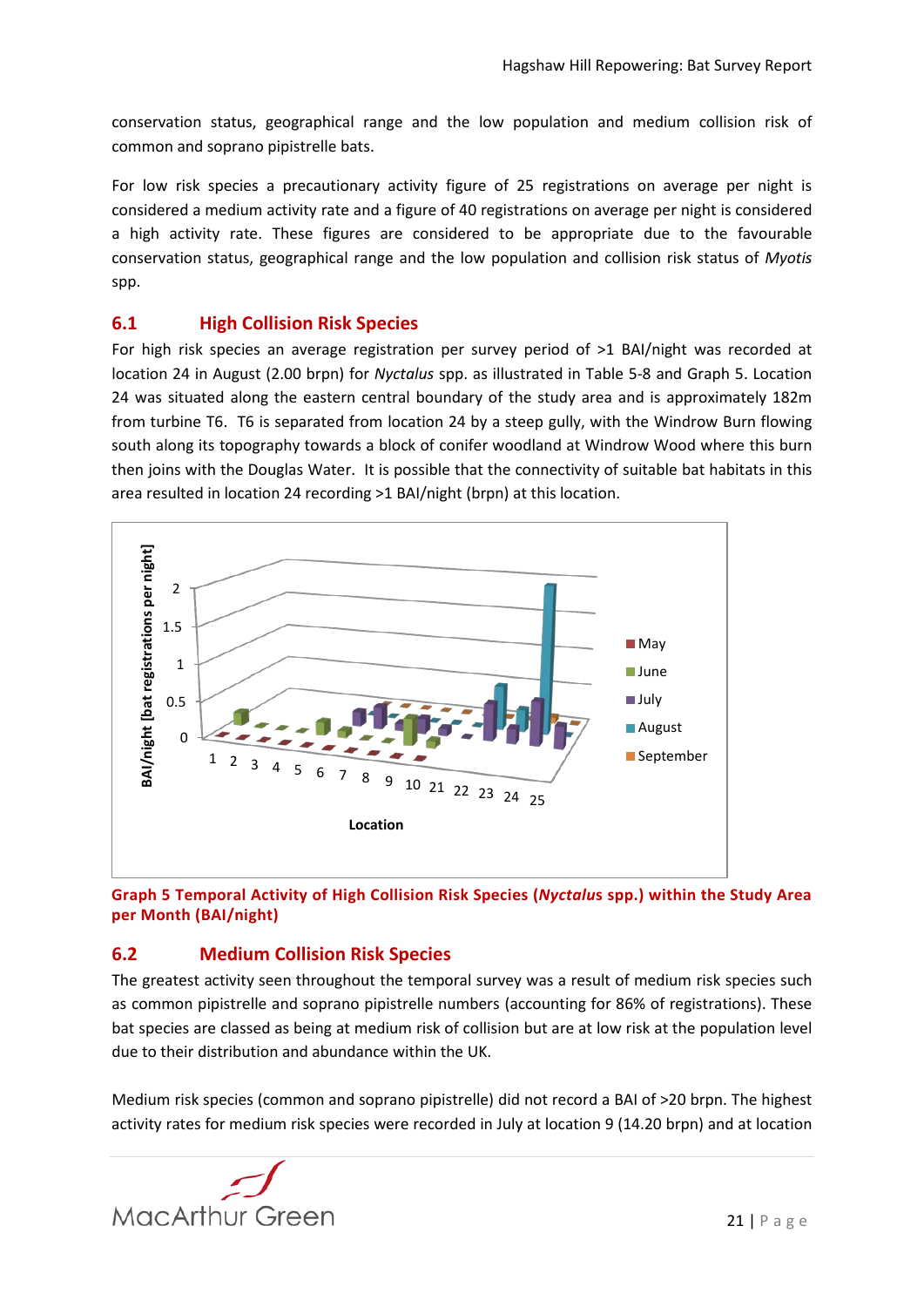10 (6.70 brpn) as illustrated in Table 5-8 and Graph 6. Both locations 9 and 10 are situated in the northern section of the study area along the edge of conifer planation. Common and soprano pipistrelle bats forage along edge habitats with both of these species using an echolocation calls suited to edge habitat with a call that features both a QCF (quasi constant frequency) and FM (frequency modulated) component, which allows a call to be loud and travel far while also collecting detail of the bat's environment. Common and soprano pipistrelle bats typical forage along edges such as treelines, large hedgerows and water edge (Russ, 1999). Plantation edge gives shelter to invertebrate species especially when there are environmental conditions such as wind and rain. The increase in common and soprano activity rates at locations 9 and location 10 in July is likely to be the result of the proximately of the planation edge at these locations and the environmental conditions during the survey.



**Graph 6 Temporal Activity of Medium Collision Risk Species (***Pipistrellus* **spp.) within the Study Area per Month (BAI/night)**

# <span id="page-23-0"></span>**6.3 Low Collision Risk Species**

These species are at low risk for collision and also at low risk at the population level (Natural England, 2014).

The BAI/night for *Myotis* spp. and brown-long eared bats within the study area are considered to be low for low collision risk species as shown in Table 5-8 and graph 7.

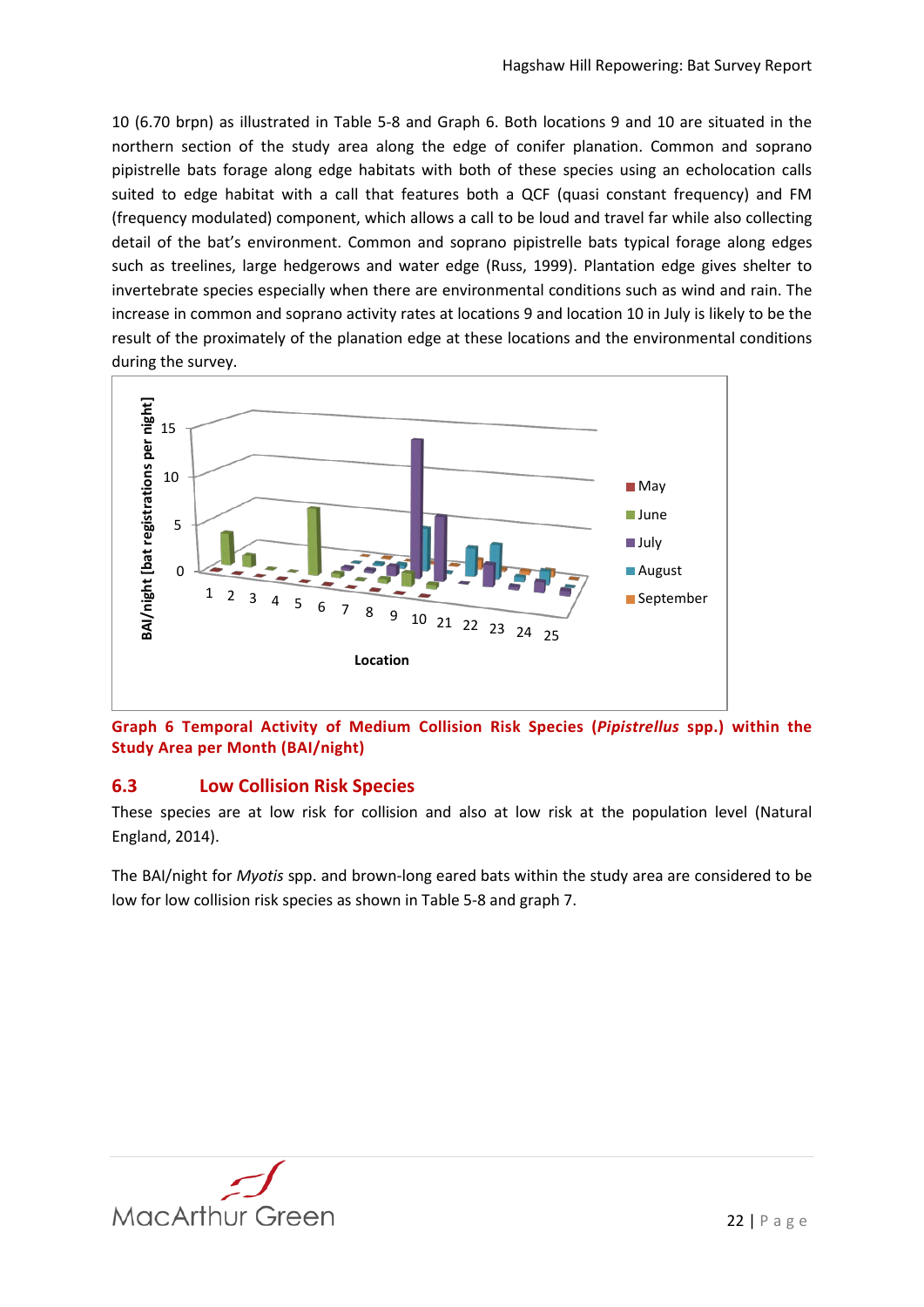

**Graph 7 Temporal Activity of Low Collision Risk Species (***Myotis* **spp. & brown long-eared bat) within the Study Area per Month (BAI/night)**

# <span id="page-24-0"></span>**7 DISCUSSION**

## <span id="page-24-1"></span>**7.1 Survey Overview**

Much of the variation in activity between and within surveys can be accounted for by changes in weather but also by the fidelity of bats to particular foraging areas and commuting routes.

Three bat species (common and soprano pipistrelle bats and Daubenton's) and two genus groups (*Nyctalus* and *Myotis* spp.) were recorded within the study area during the temporal surveys.

For high risk species (*Nyctalus* spp.) an average registration per survey period of >1 BAI/night(brpn) was achieved at location 24 in August (2.00 brpn) for *Nyctalus* spp. A BAI >1 brpn requires the assessment of curtailment at this location.

No high or medium activity levels were recorded for medium and low collision risk species, however the temporal (static surveys) did identify a potential feeding corridor along the planation edge in the northern section of the survey area for medium collision risk species at locations 9 and 10, with activity rates in July of 14.20 brpn and 6.70 brpn at these locations, respectively.

A total of 16 potential bat roost trees were recorded along the proposed access track to the south of the site. Of these potential bat roost trees two are within 30m of the proposed access track and are all located within a section of woodland which runs alongside the southern boundary track (TN 7 and TN 8; see Annex 3).

No bat roosts or potential bat roosts were located within 200m of a turbine, or within the wider study area.

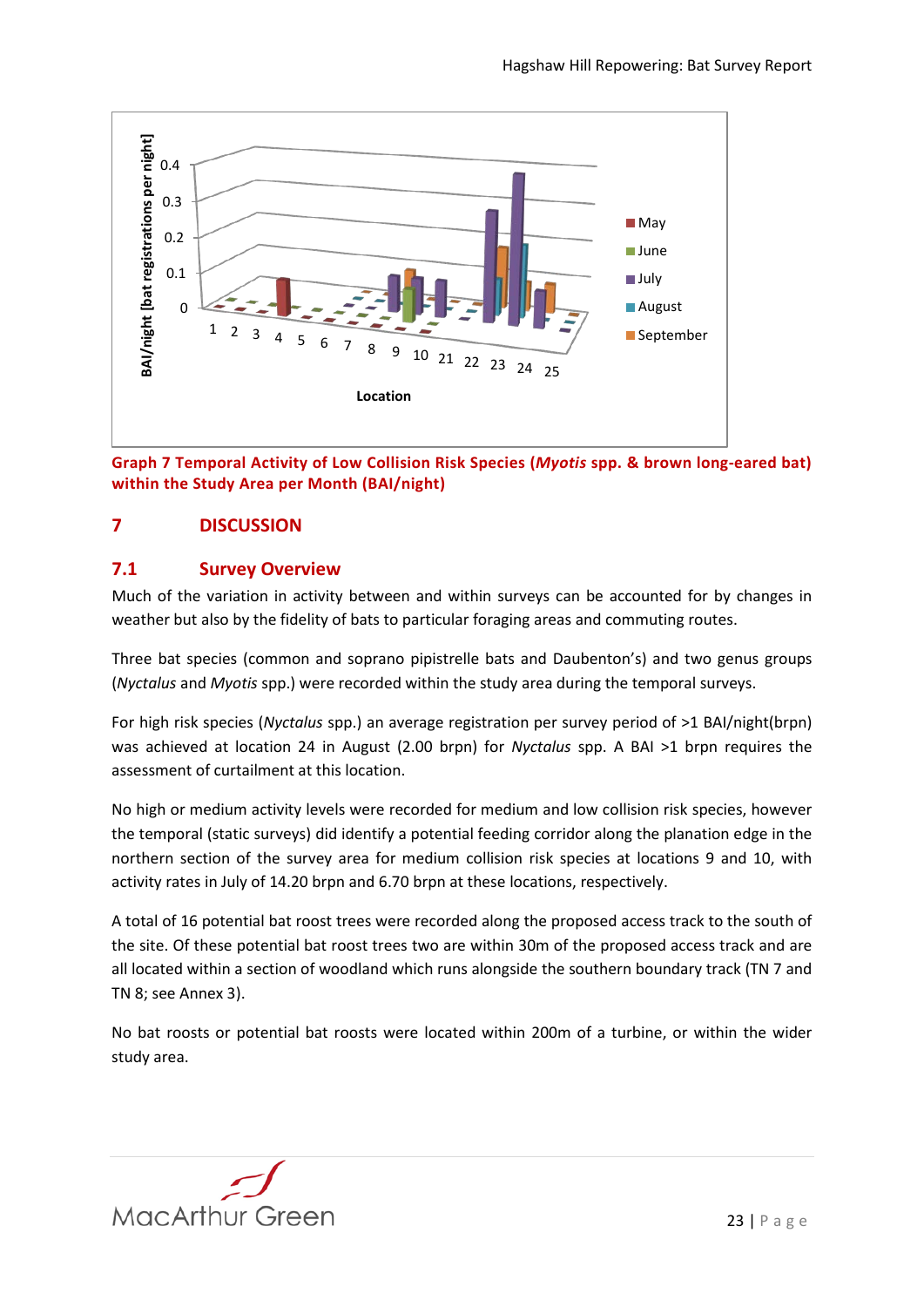#### <span id="page-25-0"></span>**8 REFERENCES**

Baerwald, E., D'Amours, G., Klug, B. and Barclay, R. (2008). Barotrauma is a significant cause of bat fatalities at wind turbines. Current Biology 18 (16): 695-696.

Collins, J. (ed.) (2016) Bat Surveys for Professional Ecologists: Good Practice Guidelines (3rd edn.) The Bat Conservation Trust, London. ISBN-13 978-1-872745-96-1

Collins, J. and Jones, G (2009). Differences in bat activity in relation to bat detector height: implications for bat surveys at proposed windfarm sites. Acta Chiropterologica 11(2): 343-350. doi: <http://dx.doi.org/10.3161/150811009X485576>

DEFRA (2016). Understanding the Risk to European Protected Species (bats) at Onshore Wind Turbine Sites to inform Risk Management. University of Exeter.

Haddow. J.F. (2012). *Looking for Leisler's – in Scotland.* Central Scotland Bat Group/Auritus Wildlife Consultancy. Available at:

http://www.bats.org.uk/data/files/Scottish\_BW\_Conference\_2012/Leislers\_poster\_Nov\_2012.pdf

Hundt, L. (2012). *Bat Surveys: Good Practice Guidelines*, 2nd edition. Bat Conservation Trust ISBN-13: 9781872745985

JNCC (2007). Second Report by the UK under Article 17 on the implementation of the Habitats Directive from January 2001 to December 2006. Peterborough: JNCC. Available from: www.jncc.gov.uk/article17

MacArthur Green (2017). Douglas West and Dalquhandy DP Renewable Energy Project: Bat Survey Report. Technical Appendix 7.6 to Douglas West and Dalquhandy DP Renewable Energy Project Environmental Statement.

Natural England (2014). *Bats and onshore wind turbines: interim guidance.* Third Edition TIN051. English Nature.

Rodrigues L., Bach L., Dubourg-Savage M.J., Goodwin J. & Harbusch C. (2008). *Guidelines for consideration of bats in wind farm projects.* EUROBATS Publication Series No. 3.

Rydell, J., Engstrom, H., Hedenström, A., Larsen, J-K., Pettersson, J. and Green, M. (2012). *The effects of wind power on birds and bats: A synthesis*. The Swedish Environmental Protection Agency, Report 6511, August 2012.

#### <span id="page-25-1"></span>**BIBLIOGRAPHY**

Altringham, J. D. (2003). British Bats. Collins, New Naturalist Series. ISBN 000220147X.

Bat Conservation Trust (2009). Determining the impact of wind turbines on bat populations in Great Britain: Phase 1 Report. Bat Conservation Trust, London.

Bat Conservation Trust (2008). Encouraging Bats. A Guide for Bat-friendly Gardening and Living. Bat Conservation Trust, London.

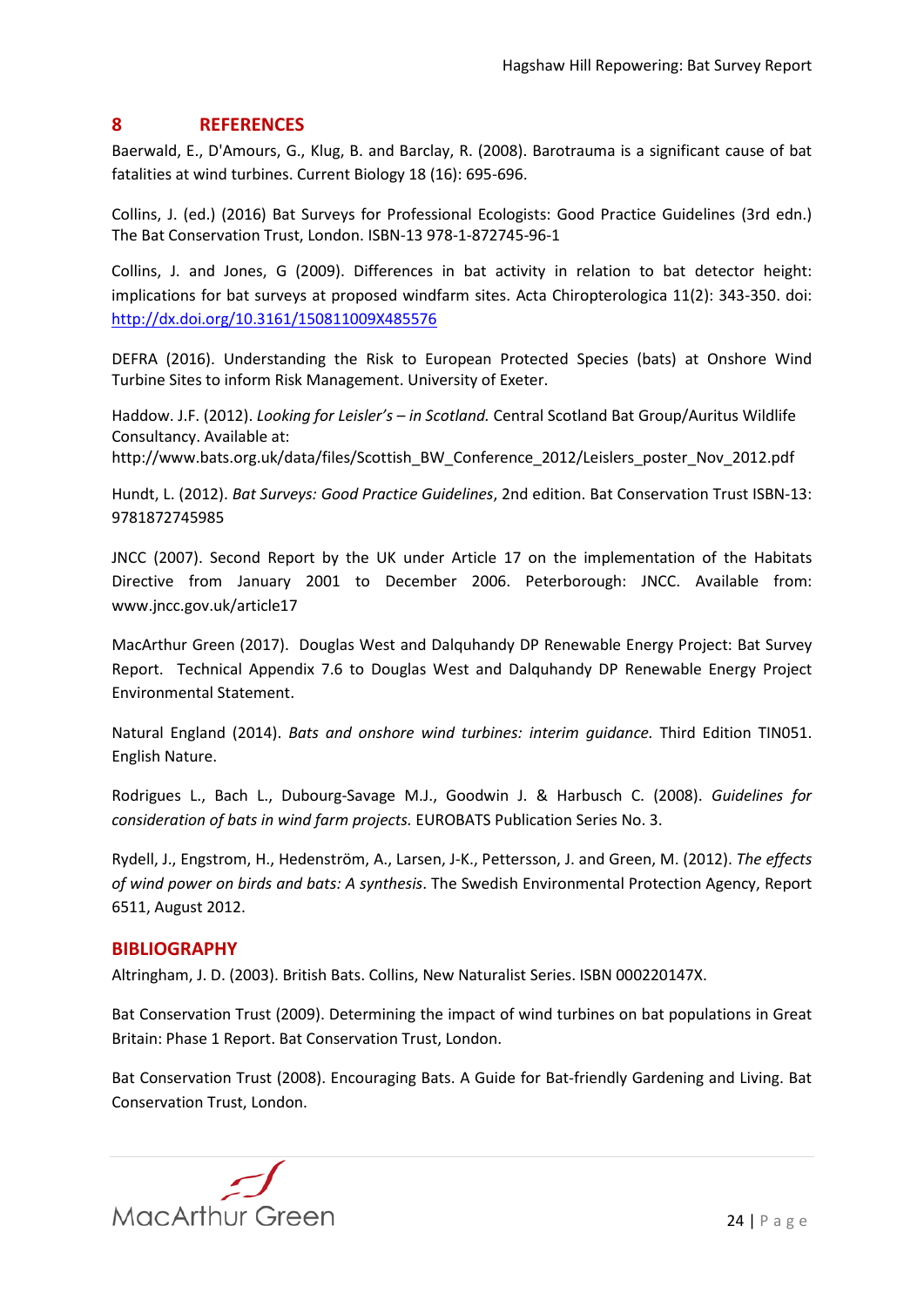Collins, J. and Jones, G (2009). Differences in bat activity in relation to bat detector height: implications for bat surveys at proposed windfarm sites. Acta Chiropterologica 11(2): 343-350. doi: <http://dx.doi.org/10.3161/150811009X485576>

Entwistle, A. C., Harris, S., Hutson, A. M., Racey, P. A., Walsh, A., Gibson, S. D., Hepburn, I. and Johnston, J. (2001). Habitat management for bats  $- A$  guide for land managers, land owners and their advisors. JNCC, Peterborough.

Haddow, J. F. & Herman, J. S. (2000). Scottish Bats, Volume 5. ISBN 0952018241.

Harris, S., Morris P., Wray, S. and Yalden, D. (1995). A review of British mammals: population estimates and conservation status of British mammals other than cetaceans. JNCC, Peterborough.

Johnson, G. D. (2005). A review of bat mortality at wind-energy developments in the United States. Bat Research News 46: 45–49.

Kunz, T., Arnett, E.B., Erickson, W.P., Hoar, A.R., Johnson, G.D., Larkin, R.P., Strickland, M.D., Thresher, R.D. and Tuttle, M.D. (2007). Ecological impacts of wind energy development on bats: questions, research needs, and hypotheses. Frontiers in Ecology and the Environment 5: 315–324.

Mitchell-Jones, A. J. and McLeish, A. P. (2004). Bat Workers Manual 3rd Edition. JNCC, Peterborough

Shiel, C. B., Shiel R.E., Fairley, J.S. (1999). Seasonal Changes in the Foraging Behaviour of Leisler's bats (Nyctalus leisleri) in Ireland as revealed by radio-telemetry. Journal of Zoology 249(3): 347-358.

Richardson, P. (2000). Distribution Atlas of Bats in Britain and Ireland 1980-1999. The Bat Conservation Trust, London.

Russ, J. (1999). The Bats of Britain & Ireland, Echolocation Calls, Sound Analysis and Species Identification. Alana Books, ISBN 095360490X.

Rydell, J., Bach, L., Dubourg-Savage, M-J., Green, M., Rodrigues, L. and Hedenström, A. (2010). Bat mortality at wind turbines in northwestern Europ*e, Acta Chiropterologica.* Volume 12(2): 261-274.

Rydell, J., Bach, L., Dubourg-Savage, M-J., Green, M., Rodrigues, L. and Hedenström, A. (2010). Mortality of bats links to nocturnal insect migration European Journal of Wildlife Research 56(6): 823-827. DOI 10.1007/s10344-010-0444-3.

Scottish Natural Heritage (2007). Natural Heritage and the Law: Bats and People. Scottish Natural Heritage, Battleby.

Waters, D., Jones, G. and Furlong, M. (1999). Foraging Ecology of Leisler's bat (Nyctalus leisleri) at two sites in Southern Britain. Journal of Zoology 249(2): 173-180

Wray, S., Wells, D., Long, E. and Mitchell-Jones, T. (2010) Valuing bats in ecological impact assessment, In Practice, No.70, Institute of Ecology and Environmental Management, as cited in Hundt, 2012.



.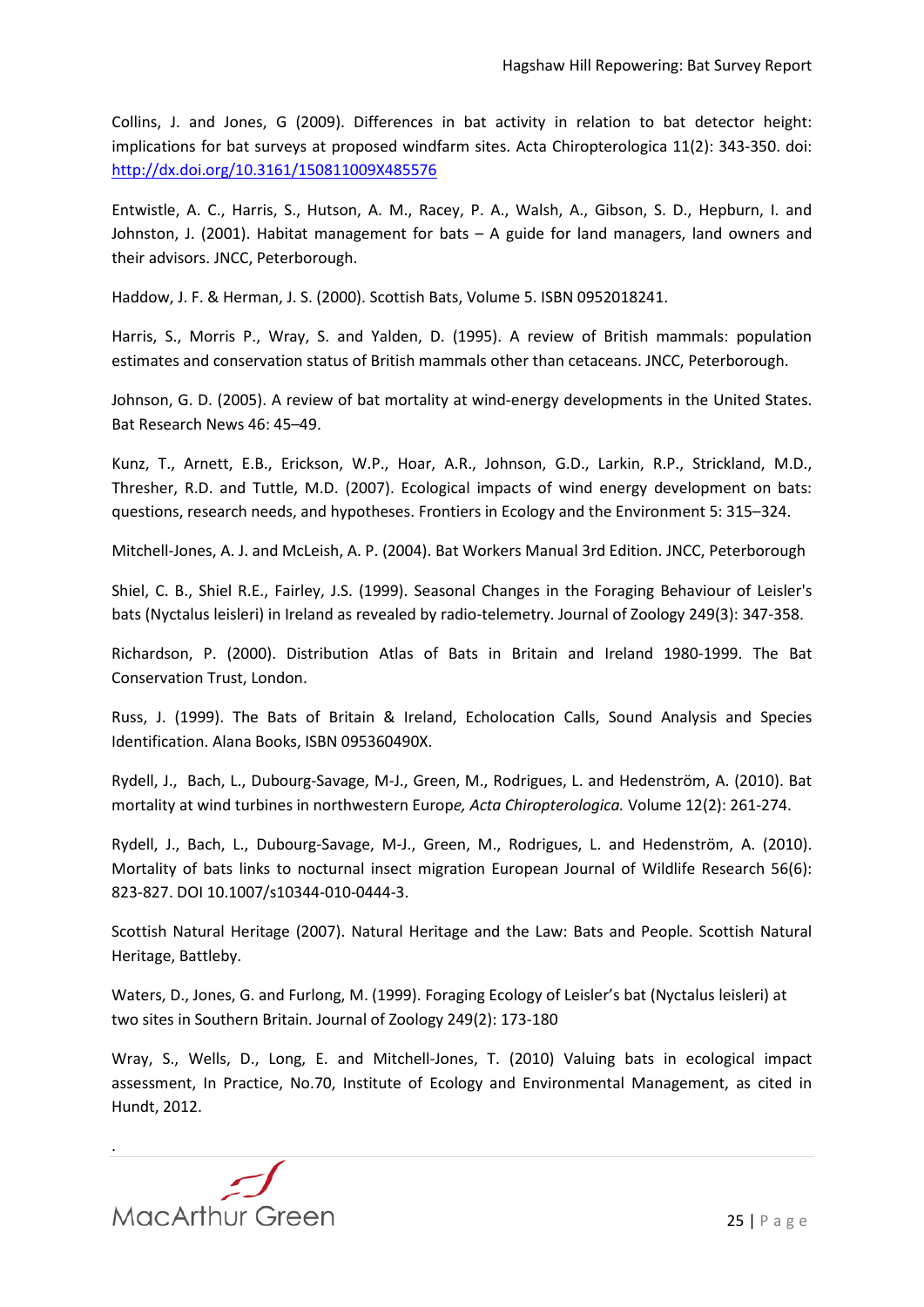# <span id="page-27-0"></span>**Annex 1. Protected Species Legal Status**

All bat species receive protection under the Conservation Regulations (1994) (as amended).

## **The information contained in this Annex is a summarised version of the legislation and should be read in conjunction with the appropriate legislation as set out in its complete form.**

It is an offence to:

- Deliberately or recklessly to capture, injure or kill a wild animal of a European protected species;
- Deliberately or recklessly:
	- o Harass a wild animal or group of wild animals of a European protected species;
	- o Disturb such an animal while it is occupying a structure or place which it uses for shelter or protection;
	- o Disturb such an animal while it is rearing or otherwise caring for its young;
	- o To obstruct access to a breeding site or resting place of such an animal, or otherwise to deny the animal use of the breeding site or resting place (i.e. roost sites);
	- o To disturb such an animal in a manner that is, or in circumstances which are, likely to significantly affect the local distribution or abundance of the species to which it belongs; or
	- o To disturb such an animal in a manner that is, or in circumstances which are, likely to impair its ability to survive, breed or reproduce, or rear or otherwise care for its young;
- To damage or destroy a breeding site or resting place of such an animal

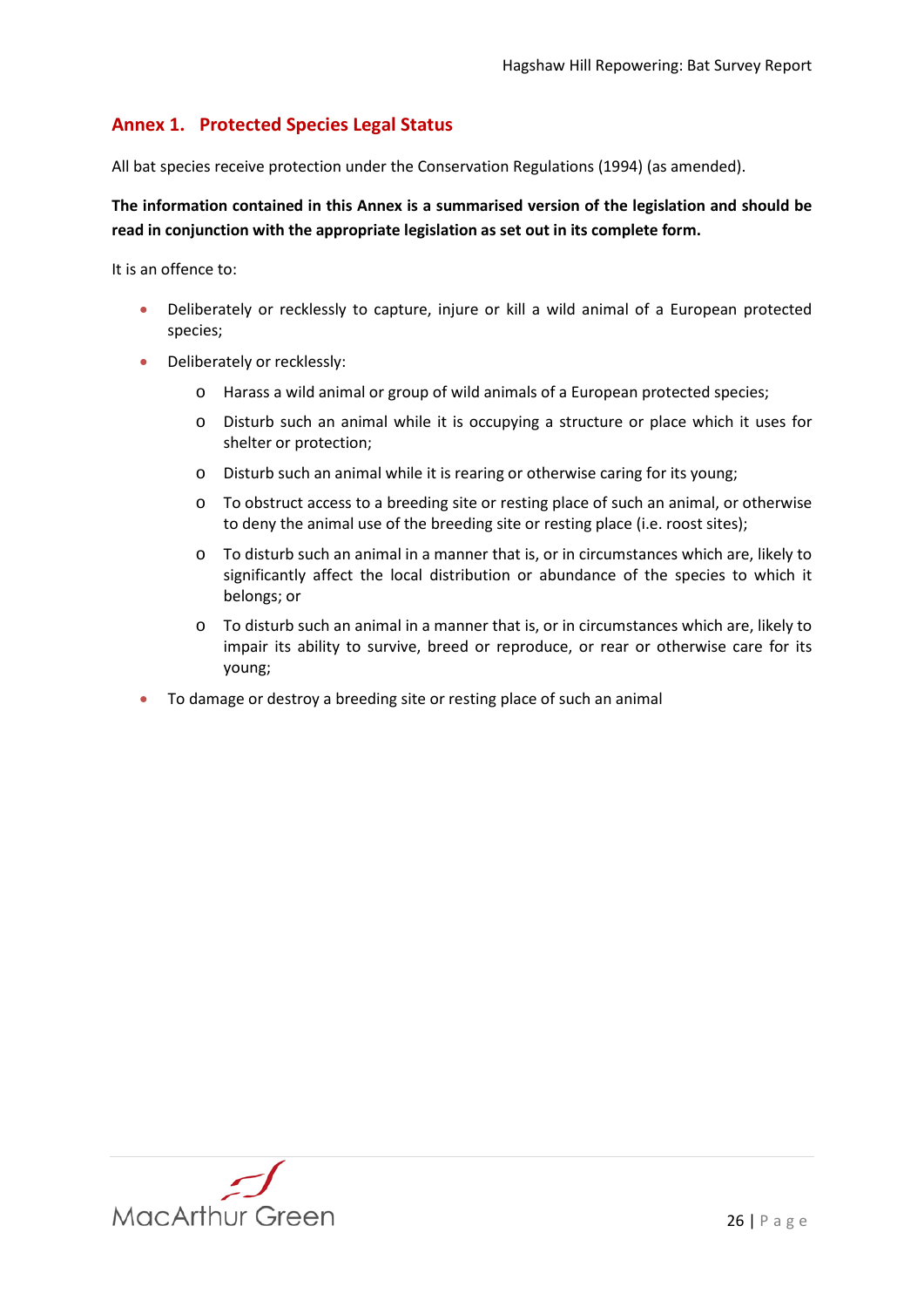### **Legal and Conservation Status of UK Bat Species taken from Bat Conservation Trust**

## Source: http://www.bats.org.uk/pages/bats\_and\_the\_law.html

|                         | Legislation / Convention                 |                                   |              |                                                           |                                                 |                                                  |                                                          |                                          |                                |                         |                                             |                                      |                             |                              |
|-------------------------|------------------------------------------|-----------------------------------|--------------|-----------------------------------------------------------|-------------------------------------------------|--------------------------------------------------|----------------------------------------------------------|------------------------------------------|--------------------------------|-------------------------|---------------------------------------------|--------------------------------------|-----------------------------|------------------------------|
| <b>Species</b>          | <b>Bern</b><br>Convention<br>Appendix II | Bonn<br>Convention<br>Appendix II | <b>WCA</b>   | <b>Habitats</b><br><b>Directive</b><br>Annex <sub>N</sub> | <b>Habitats</b><br><b>Directive</b><br>Annex II | Habs<br>Regs<br>1994 (as<br>amcnded)<br>Scotland | Conservation<br>of Habs &<br><b>Species Regs</b><br>2010 | Conservation<br>Regs (N<br>Ircland) 1995 | <b>CROW</b><br><b>Act 2000</b> | <b>NERC Act</b><br>2006 | Wild<br><b>Mammals</b><br>Protection<br>Act | <b>UK BAP</b><br>Priority<br>species | <b>IUCN</b><br>Red<br>List* | <b>EUROBATS</b><br>Agreement |
| Greater horseshoe bat   | $\checkmark$                             | ✓                                 | ✓            | ✓                                                         | $\checkmark$                                    | ✓                                                | ✓                                                        | ✓                                        | ✓                              | ✓                       | ✓                                           | ✓                                    | LC                          | ✓                            |
| Lesser horseshoe bat    | $\checkmark$                             | ✓                                 | ✓            | ✓                                                         | $\checkmark$                                    | ✓                                                | ✓                                                        | ✓                                        | ✓                              | $\checkmark$            | ✓                                           | ✓                                    | LC                          | ✓                            |
| <b>Daubenton's bat</b>  | $\checkmark$                             | ✓                                 | ✓            | ✓                                                         |                                                 | ✓                                                | ✓                                                        | ✓                                        | ✓                              | ✓                       | $\checkmark$                                |                                      | LC                          | ✓                            |
| Natterer's bat          | ✓                                        | ✓                                 | ✓            | $\checkmark$                                              |                                                 | ✓                                                | ✓                                                        | ✓                                        | ✓                              | ✓                       | ✓                                           |                                      | LC                          | ✓                            |
| <b>Whiskered bat</b>    | ✓                                        | $\checkmark$                      | ✓            | ✓                                                         |                                                 | $\checkmark$                                     | ✓                                                        | ✓                                        | ✓                              | ✓                       | ✓                                           |                                      | LC                          | ✓                            |
| <b>Brandt's bat</b>     | $\checkmark$                             | ✓                                 | ✓            | ✓                                                         |                                                 | $\checkmark$                                     | ✓                                                        | ✓                                        | ✓                              | ✓                       | ✓                                           |                                      | LC                          | ✓                            |
| <b>Bechstein's bat</b>  | $\checkmark$                             | ✓                                 | ✓            | $\checkmark$                                              | $\checkmark$                                    | ✓                                                | ✓                                                        | ✓                                        | ✓                              | ✓                       | ✓                                           | ✓                                    | <b>NT</b>                   | ✓                            |
| Alcathoe bat            | $\checkmark$                             | $\checkmark$                      | ✓            | ✓                                                         |                                                 | ✓                                                | $\checkmark$                                             | ✓                                        | ✓                              | ✓                       | ✓                                           |                                      | <b>DD</b>                   | ✓                            |
| <b>Noctule</b>          | ✓                                        | ✓                                 | ✓            | ✓                                                         |                                                 | ✓                                                | ✓                                                        | ✓                                        | ✓                              | ✓                       | ✓                                           | ✓                                    | LC                          | ✓                            |
| Leisler's bat           | $\checkmark$                             | ✓                                 | ✓            | ✓                                                         |                                                 | $\checkmark$                                     | ✓                                                        | ✓                                        | ✓                              | ✓                       | ✓                                           |                                      | LC                          | ✓                            |
| Serotine                | $\checkmark$                             | ✓                                 | ✓            | $\checkmark$                                              |                                                 | $\checkmark$                                     | ✓                                                        | ✓                                        | ✓                              | ✓                       | ✓                                           |                                      | LC                          | ✓                            |
| Common pipistrelle      | $\checkmark$                             | ✓                                 | ✓            | ✓                                                         |                                                 | $\checkmark$                                     | ✓                                                        | ✓                                        | ✓                              | ✓                       | ✓                                           |                                      | LC                          | ✓                            |
| Soprano pipistrelle     | ✓                                        | ✓                                 | ✓            | ✓                                                         |                                                 | ✓                                                | ✓                                                        | ✓                                        | ✓                              | ✓                       | ✓                                           | ✓                                    | LC                          | ✓                            |
| Nathusius' pipistrelle  | $\checkmark$                             | ✓                                 | ✓            | ✓                                                         |                                                 | ✓                                                | $\checkmark$                                             | ✓                                        | ✓                              | ✓                       | ✓                                           |                                      | LC                          | ✓                            |
| Brown long-eared bat    | $\checkmark$                             | ✓                                 | ✓            | ✓                                                         |                                                 | $\checkmark$                                     | ✓                                                        | ✓                                        | ✓                              | ✓                       | ✓                                           | ✓                                    | LC                          | ✓                            |
| Grey long-eared bat     | ✓                                        | $\checkmark$                      | ✓            | ✓                                                         |                                                 | $\checkmark$                                     | $\checkmark$                                             | ✓                                        | ✓                              | ✓                       | ✓                                           |                                      | LC                          | ✓                            |
| <b>Barbastelle</b>      | ✓                                        | ✓                                 | ✓            | ✓                                                         | ✓                                               | $\checkmark$                                     | ✓                                                        | ✓                                        | ✓                              | ✓                       | ✓                                           | ✓                                    | <b>NT</b>                   | ✓                            |
| Greater mouse-eared bat | $\checkmark$                             | $\checkmark$                      | $\checkmark$ | ✓                                                         |                                                 | $\checkmark$                                     | $\checkmark$                                             | ✓                                        | ✓                              | $\checkmark$            | ✓                                           |                                      | LC                          | ✓                            |

\*IUCN categories: LC is Least Concern, NT is Near Threatened, DD is Data deficient; see www.iucnredlist.org for more details.

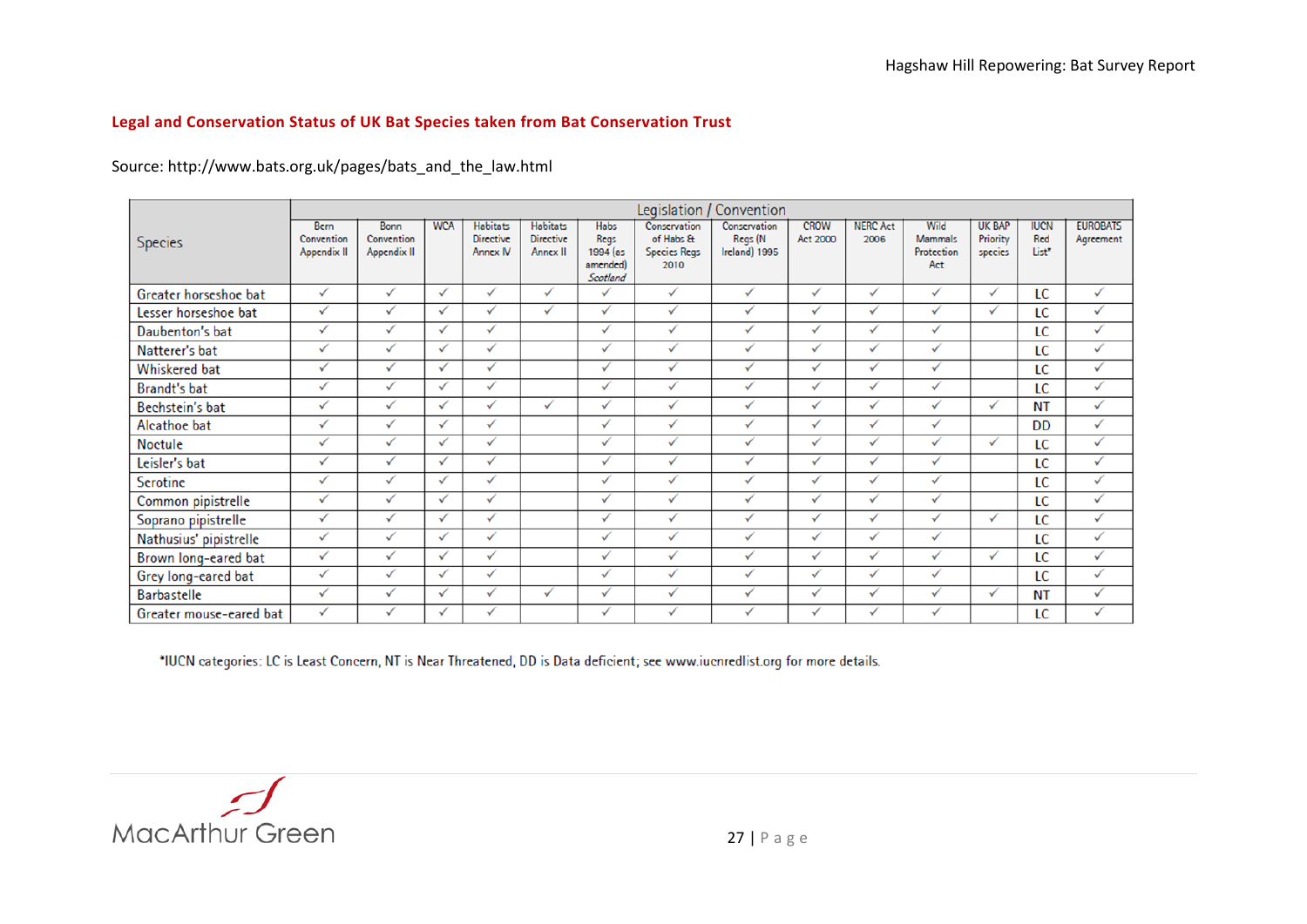# <span id="page-29-0"></span>**Annex 2. Determining Survey Effort**

| Factors to consider when determining the survey effort and site risk (taken from Hundt, 2012)                                                                                                                                                                                                                                                                                                                                                                         |                                                                                                                                |                                                                                                                       |                                        |  |  |  |  |  |  |
|-----------------------------------------------------------------------------------------------------------------------------------------------------------------------------------------------------------------------------------------------------------------------------------------------------------------------------------------------------------------------------------------------------------------------------------------------------------------------|--------------------------------------------------------------------------------------------------------------------------------|-----------------------------------------------------------------------------------------------------------------------|----------------------------------------|--|--|--|--|--|--|
| Quality of habitat and number of habitat<br>features likely to affect bat mortality rates if<br>altered by<br>development*                                                                                                                                                                                                                                                                                                                                            | Species likely to use<br>the site*                                                                                             | Importance<br>of<br>roosts, of species<br>likely to use site,<br>which<br>may<br>be<br>affected<br>by<br>development* | Potential risk level of<br>development |  |  |  |  |  |  |
| No potential habitat for roosting, foraging or<br>commuting bats                                                                                                                                                                                                                                                                                                                                                                                                      | None                                                                                                                           | Local                                                                                                                 | Lowest                                 |  |  |  |  |  |  |
| Small number of potential roost features, of<br>low quality. Low quality foraging habitat that<br>could be used by small numbers of foraging<br>bats<br>Isolated site not connected to the wider<br>landscape by prominent linear features.                                                                                                                                                                                                                           | Low number, single<br>low risk species<br>High number, several<br>low risk species                                             | Parish                                                                                                                | Low                                    |  |  |  |  |  |  |
| Buildings, trees or other structures with<br>moderate high potential as roost sites on or<br>near the site. Habitat could be used<br>extensively by foraging bats. Site is connected<br>to the wider landscape by linear features such<br>as scrub, tree lines and streams.                                                                                                                                                                                           | Low number, medium<br>risk species<br>High number, medium<br>risk species                                                      | <b>District</b><br>County                                                                                             | Medium                                 |  |  |  |  |  |  |
| Numerous suitable buildings, trees<br>(particularlymature ancient woodland) or<br>other structures with moderate-high potential<br>as roost sites on or near the site, and/or<br>confirmed roosts present close to or on the<br>site.<br>Extensive and diverse habitat mosaic of high<br>quality for foraging bats. Site is connected to<br>the wider landscape by a network of strong<br>linear features such as rivers, blocks of<br>woodland and mature hedgerows. | High number, single<br>high risk species<br>High number, several<br>high risk species<br>High number, all high<br>risk species | National<br>International                                                                                             | High                                   |  |  |  |  |  |  |

\*As outlined in current scientific research, SNCO guidance and illustrated in Wray *et al*. (2010).

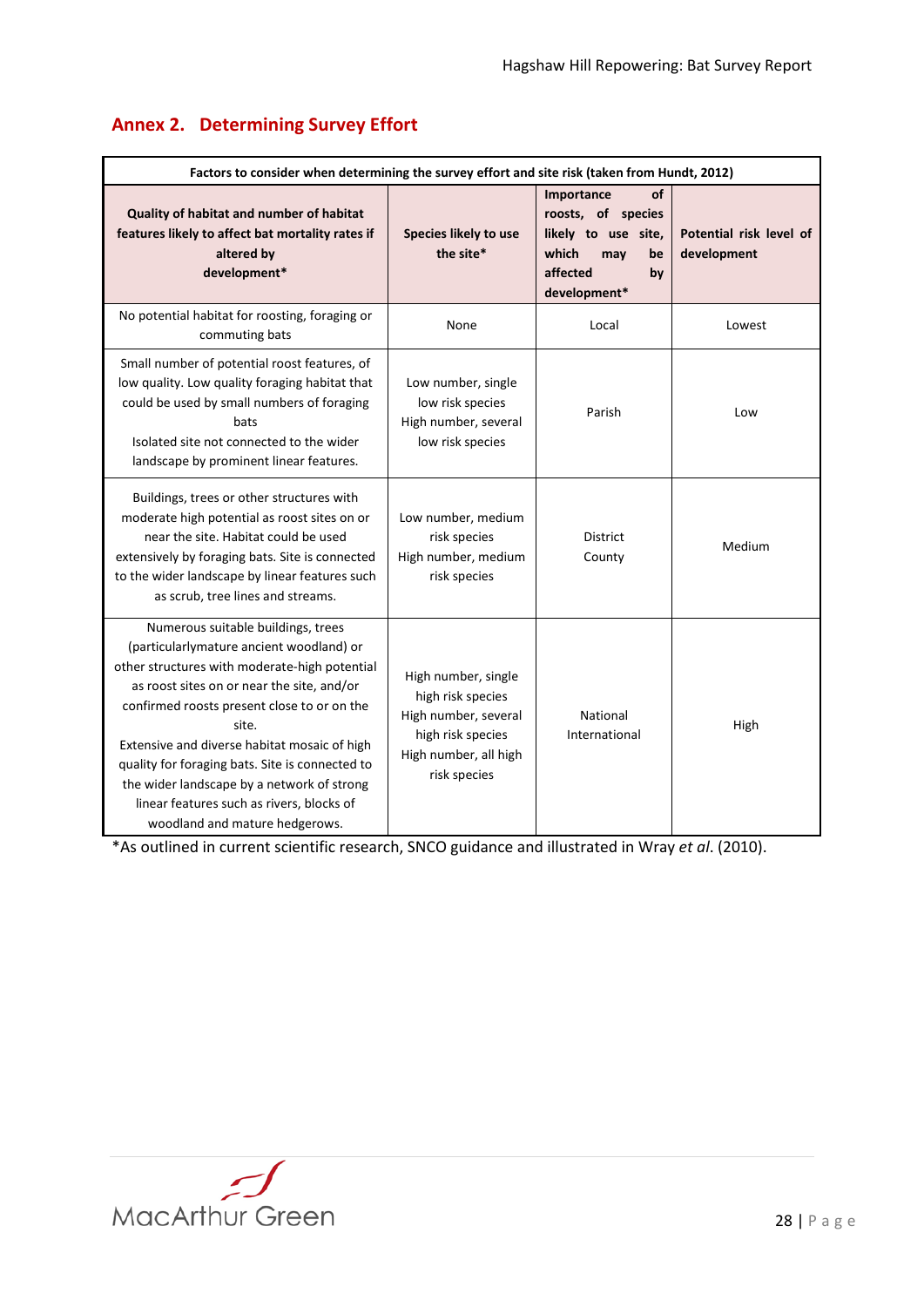# <span id="page-30-0"></span>**Annex 3. Minimum Standards for Bat Surveys**

*(Taken from Hundt, 2012)*

|                                                 | <b>Site Risk Level</b>                                                                                                                                                                                |                                                                                                                                                                                                                             |                                                                                                                         |  |  |  |  |
|-------------------------------------------------|-------------------------------------------------------------------------------------------------------------------------------------------------------------------------------------------------------|-----------------------------------------------------------------------------------------------------------------------------------------------------------------------------------------------------------------------------|-------------------------------------------------------------------------------------------------------------------------|--|--|--|--|
|                                                 | Low risk                                                                                                                                                                                              | <b>Medium risk</b>                                                                                                                                                                                                          | <b>High risk</b>                                                                                                        |  |  |  |  |
|                                                 |                                                                                                                                                                                                       | Roost survey                                                                                                                                                                                                                |                                                                                                                         |  |  |  |  |
| Selection of roosts requiring<br>further survey | If evidence of roosting by medium or high-risk species and/or roosts of district<br>importance is found, further survey should follow SNCO guidance and Hundt (2012)<br>guidelines wherever possible. |                                                                                                                                                                                                                             |                                                                                                                         |  |  |  |  |
| <b>Survey period</b>                            |                                                                                                                                                                                                       | Surveys should provide data for one season as a minimum.                                                                                                                                                                    |                                                                                                                         |  |  |  |  |
| Survey area                                     | Up to 200m + rotor radius<br>from turbine locations or<br>potential turbine<br>locations                                                                                                              | Up to 200m + rotor radius<br>from turbine locations or<br>potential turbine locations                                                                                                                                       | Up to 200m + rotor radius<br>from turbine locations or<br>potential turbine locations                                   |  |  |  |  |
| <b>Ground level transect</b><br>surveys         | One visit per transect<br>each season (spring,<br>summer and<br>autumn)                                                                                                                               | One visit per transect each<br>month (April-Oct)                                                                                                                                                                            | Up to two visits per<br>transect each month may<br>be required<br>(April-Oct)                                           |  |  |  |  |
| <b>Automated surveys at</b><br>ground level     | 5 consecutive nights for<br>each single or pair of<br>locations<br>within the survey area,<br>per<br>season                                                                                           | 5 consecutive nights for each<br>single or pair of<br>locations within the survey<br>area, per month                                                                                                                        | Up to 2 sets of 5<br>consecutive<br>nights for each single or<br>pair of locations within the<br>survey area, per month |  |  |  |  |
| <b>Automated surveys at</b><br>height           |                                                                                                                                                                                                       | See Section 10.5.6 [of Hundt, 2012] for situations where at-height survey may be<br>appropriate For surveys undertaken from masts (met mast or other) survey effort is as<br>outlined above<br>for surveys at ground level. |                                                                                                                         |  |  |  |  |

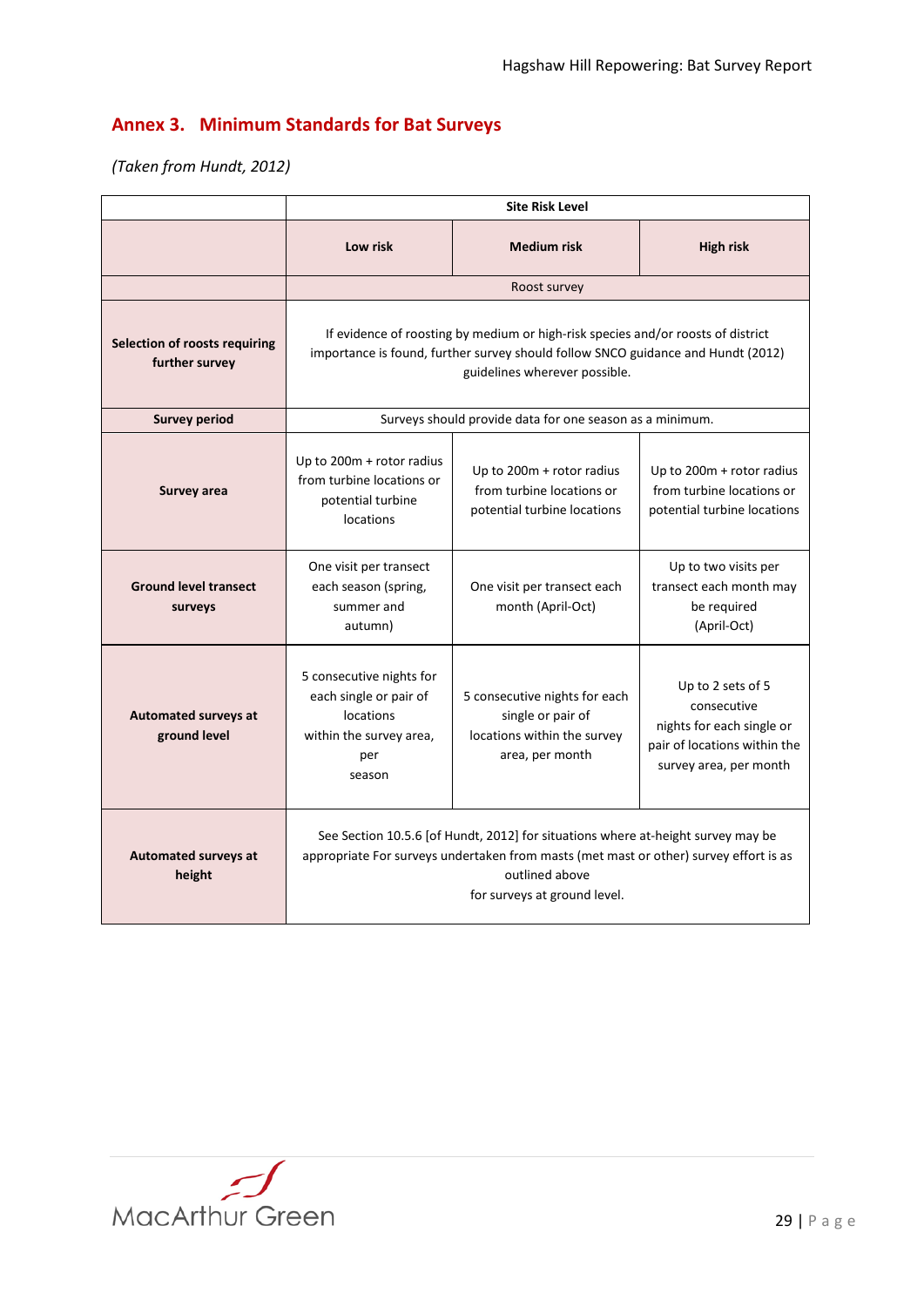# **Annex 4. Guidelines For Assessing the Potential Suitability of Roost Features**

(Taken from Collins, 2016)

| <b>Suitability</b> | <b>Description Roosting Habitats</b>                                                                                                                                                                                                                                                                                                                                                                                                   | <b>Commuting and Foraging Habitats</b>                                                                                                                                                                                                                                                                                                                                                                                                                                                                      |
|--------------------|----------------------------------------------------------------------------------------------------------------------------------------------------------------------------------------------------------------------------------------------------------------------------------------------------------------------------------------------------------------------------------------------------------------------------------------|-------------------------------------------------------------------------------------------------------------------------------------------------------------------------------------------------------------------------------------------------------------------------------------------------------------------------------------------------------------------------------------------------------------------------------------------------------------------------------------------------------------|
| Negligible         | Negligible habitat features on site<br>likely to be used by roosting bats.                                                                                                                                                                                                                                                                                                                                                             | Negligible habitats features on site.<br>Likely to be used by commuting or<br>foraging bats.                                                                                                                                                                                                                                                                                                                                                                                                                |
| Low                | A structure with one or more potential<br>roost sites that could be used by<br>individual<br>bats<br>opportunistically.<br>However, these potential roost sites<br>do not provide enough space, shelter,<br>protection, appropriate conditions<br>and/or suitable surrounding habitats<br>to be used on a regular basis or by<br>larger numbers of bats (i.e. unlikely to<br>suitable<br>be<br>for<br>maternity<br>or<br>hibernation). | Habitats that could be used by small<br>numbers of commuting bats such as a<br>gappy hedgerow or un-vegetated<br>steam, but isolated i.e. not very well<br>the<br>connected<br>to<br>surrounding<br>landscape by other habitat.<br>Suitable, but isolated habitat that<br>could be used by small numbers of<br>foraging bats such as a lone tree (not<br>in a parkland situation) or a patch or                                                                                                             |
|                    | A tree of sufficient size and age to<br>contain PRFs but with none seen from<br>the ground or features seen with only<br>limited roosting potential.                                                                                                                                                                                                                                                                                   | scrub.                                                                                                                                                                                                                                                                                                                                                                                                                                                                                                      |
| Moderate           | A structure or tree with one or more<br>potential roost sites that could be used<br>by bats due to their size, shelter,<br>protection, conditions and surrounding<br>habitat but unlikely to support a roost<br>of high conservation status (with<br>respect to roost type only $-$ the<br>assessment in this table are made<br>irrespective of species conservation<br>status, which is established after<br>presence is confirmed).  | Continuous habitat that could be used<br>by bats for commuting such as lines of<br>trees and scrub or linked back gardens.<br>Habitat that is connected to the wider<br>landscape that could be used by bats<br>for foraging such as trees, scrub,<br>grassland or water.                                                                                                                                                                                                                                   |
| High               | A structure or tree with one or more<br>potential roost sites that are obviously<br>suitable for use by larger numbers of<br>bats on a more regular basis and<br>potentially for longer periods of time<br>due to their size, shelter, protection,<br>conditions and surrounding habitat.                                                                                                                                              | Continuous, high-quality habitat that is<br>well connected to the wider landscape<br>that is likely to be used regularly by<br>commuting bats such as river valleys,<br>streams, hedgerows, lines of trees and<br>woodland edge.<br>High-quality habitat that is well<br>connected to the wider landscape that<br>is likely to be used regularly by<br>foraging bats such as broadleaved<br>woodland, tree lined watercourses and<br>grazed parkland.<br>Site is close to and connected to<br>known roosts. |

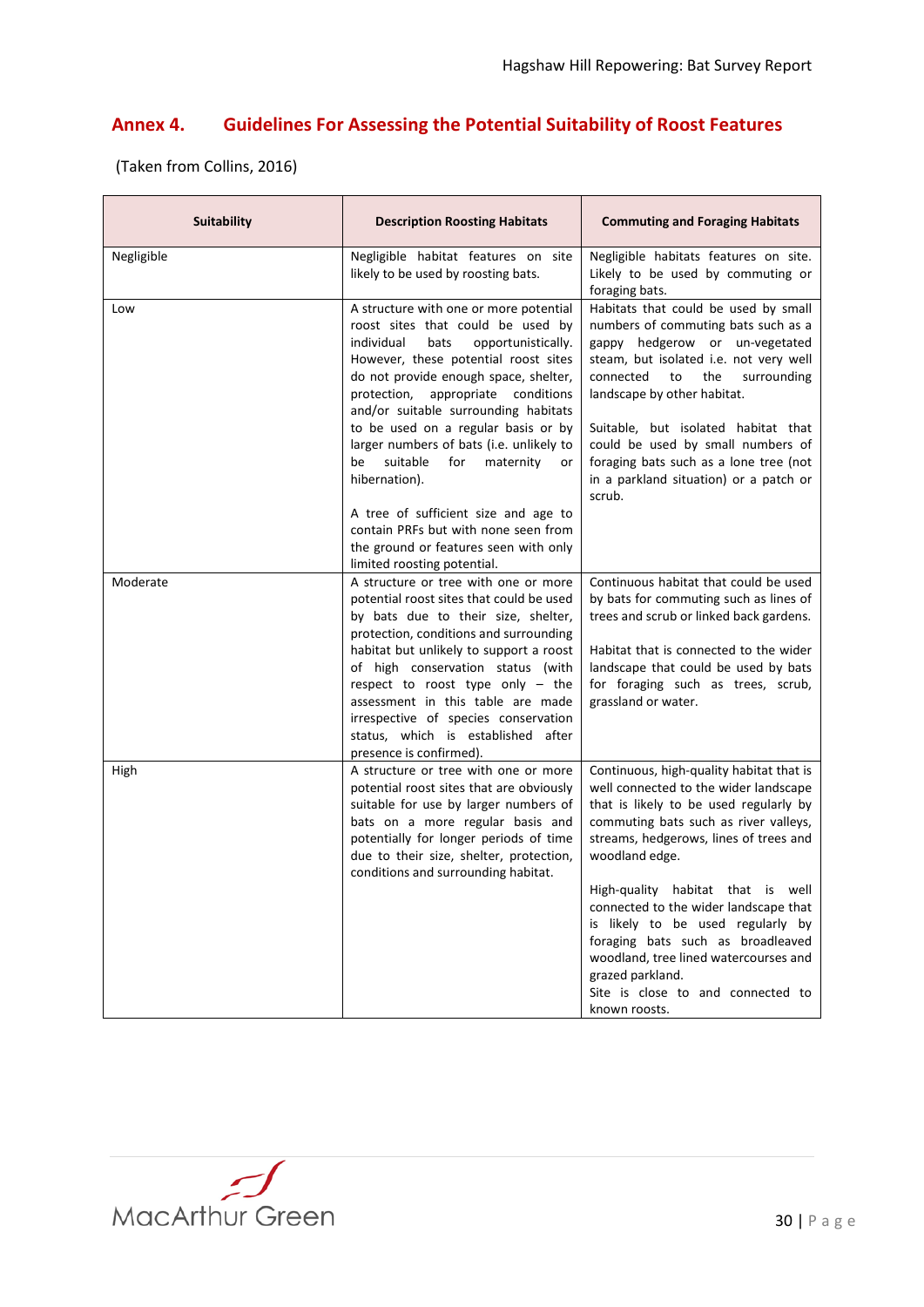# <span id="page-32-0"></span>**Annex 5. Target Notes**

| <b>TN</b>      | <b>Feature</b> | <b>Survey</b><br><b>Date</b> | Grid<br><b>Ref</b>          | <b>Notes</b>                                                                                                                                                                                                                                                                                | <b>Assessment</b>                              | <b>Recommendations</b>                                                                                                                                                                                                                                                                                     |
|----------------|----------------|------------------------------|-----------------------------|---------------------------------------------------------------------------------------------------------------------------------------------------------------------------------------------------------------------------------------------------------------------------------------------|------------------------------------------------|------------------------------------------------------------------------------------------------------------------------------------------------------------------------------------------------------------------------------------------------------------------------------------------------------------|
| 1              | Tree           | 24/05/18                     | <b>NS</b><br>80586<br>29520 | Beech with several knot<br>holes ranging from 1.5m<br>above ground level (agl) to<br>2m. Some broken or rotting<br>limbs. Union present 3-4m<br>agl. Unable to see full<br>extent of tree due to leaf<br>cover.                                                                             | <b>Moderate to</b><br>low roost<br>suitability | If felling and/or lopping tree<br>and/or working within root<br>plate the cavity or cavities<br>must be checked. If<br>turbine/s are within 200m or<br>if access track is within 30m<br>the cavity or cavities must<br>be checked. If tree cannot<br>be climbed dusk and dawn<br>surveys will be required. |
| $\overline{2}$ | Tree           | 24/05/18                     | <b>NS</b><br>80591<br>29503 | Ash with several knot holes<br>present. At least 3 large<br>broken limbs with torn<br>ends. Large upper branch<br>has rot hole which looks like<br>it extends up arm. Between<br>3m & 7m agl. 1.5 - 2m<br>diameter at breast height<br>(dbh). Unable to fully see<br>from the ground level. | <b>Moderate</b><br>roost<br>suitability        | If felling and/or lopping tree<br>and/or working within root<br>plate the cavity or cavities<br>must be checked. If<br>turbine/s are within 200m or<br>if access track is within 30m<br>the cavity or cavities must<br>be checked. If tree cannot<br>be climbed dusk and dawn<br>surveys will be required. |
| 3              | Tree           | 24/05/18                     | NS<br>81830<br>30180        | Large Scots Pine tree.<br>Showing little sign of decay.<br>One union present. 4m agl                                                                                                                                                                                                        | Low roost<br>suitability                       | If directly disturbing stone<br>wall or working within 30m<br>buffer zone endoscope<br>inspection to be carried out.                                                                                                                                                                                       |
| 4              | Tree           | 24/05/18                     | <b>NS</b><br>81838<br>30179 | Scots pine with branch tear<br>/ break up stem. Split<br>branch also present with<br>fissures. 7m agl                                                                                                                                                                                       | <b>Moderate</b><br>roost<br>suitability        | If felling and/or lopping tree<br>and/or working within root<br>plate the cavity or cavities<br>must be checked. If<br>turbine/s are within 200m or<br>if access track is within 30m<br>the cavity or cavities must<br>be checked. If tree cannot<br>be climbed dusk and dawn<br>surveys will be required. |
| 5              | Tree           | 24/05/18                     | <b>NS</b><br>81840<br>30183 | Scots pine with split branch<br>on lower limb - unsure if<br>cavity would extend in. Split<br>on lower limb but does not<br>look as though it extends in.                                                                                                                                   | <b>Moderate to</b><br>low roost<br>suitability | If felling and/or lopping tree<br>and/or working within root<br>plate the cavity or cavities<br>must be checked. If<br>turbine/s are within 200m or<br>if access track is within 30m<br>the cavity or cavities must<br>be checked. If tree cannot<br>be climbed dusk and dawn<br>surveys will be required. |

(agl – above ground level; dbh – diameter at breast height)

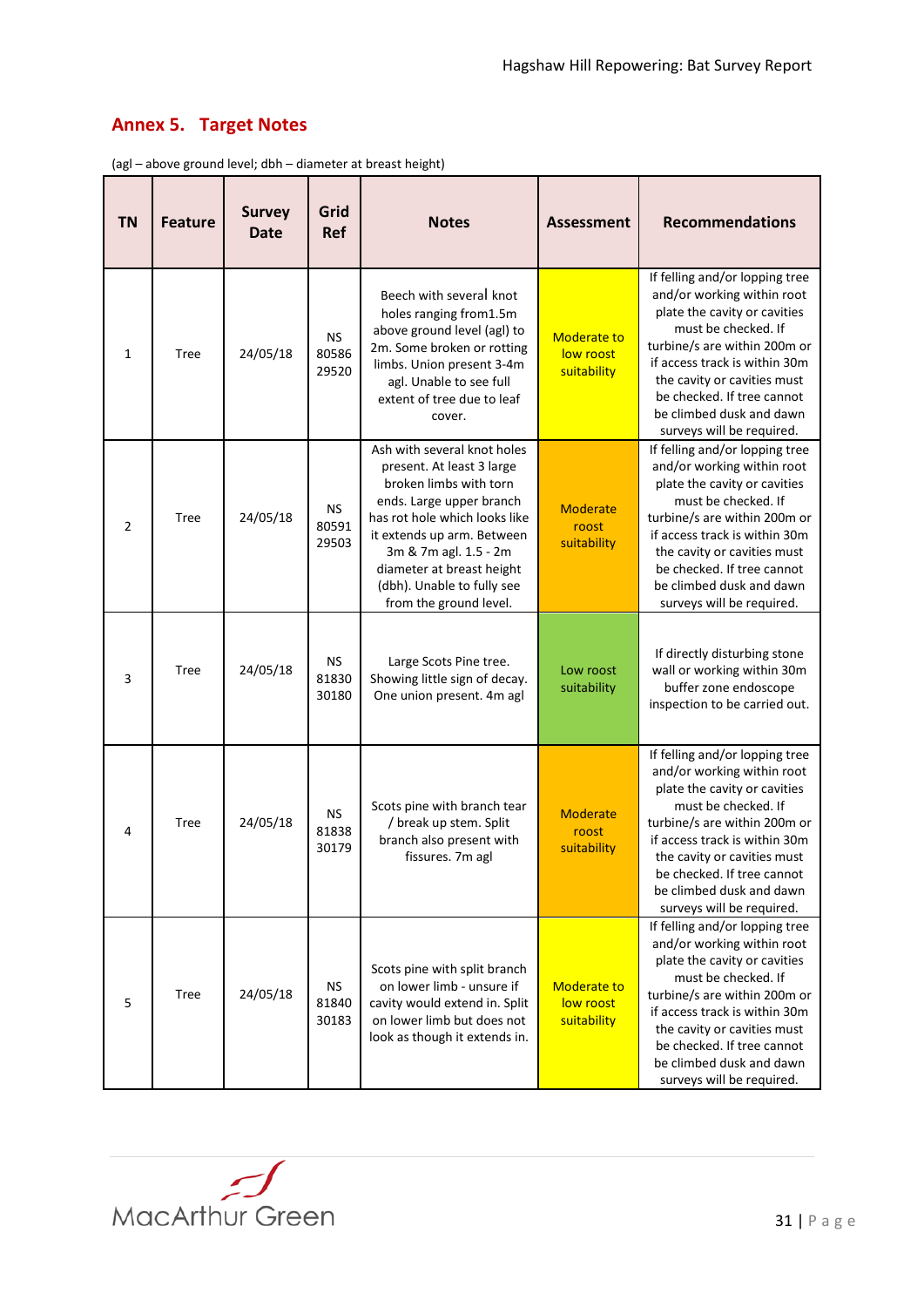| 6  | Tree        | 24/05/18 | <b>NS</b><br>81834<br>30217 | Ash with at least 5 knot<br>holes. Several looked<br>smoothed out inside and<br>have good potential. Would<br>be good to endoscope to<br>see extend of cavity.   | <b>Moderate</b><br>roost<br>suitability        | If felling and/or lopping tree<br>and/or working within root<br>plate the cavity or cavities<br>must be checked. If<br>turbine/s are within 200m or<br>if access track is within 30m<br>the cavity or cavities must<br>be checked. If tree cannot<br>be climbed dusk and dawn<br>surveys will be required. |
|----|-------------|----------|-----------------------------|------------------------------------------------------------------------------------------------------------------------------------------------------------------|------------------------------------------------|------------------------------------------------------------------------------------------------------------------------------------------------------------------------------------------------------------------------------------------------------------------------------------------------------------|
| 7  | <b>Tree</b> | 24/05/18 | ΝS<br>81839<br>30273        | Alder with knot hole<br>approx. 4m agl. Unable to<br>fully survey tree due to leaf<br>cover and unable to see if<br>there is a cavity.                           | <b>Moderate</b><br>roost<br>suitability        | If felling and/or lopping tree<br>and/or working within root<br>plate the cavity or cavities<br>must be checked. If<br>turbine/s are within 200m or<br>if access track is within 30m<br>the cavity or cavities must<br>be checked. If tree cannot<br>be climbed dusk and dawn<br>surveys will be required. |
| 8  | Tree        | 24/05/18 | ΝS<br>81850<br>30298        | Large beech tree approx. 2-<br>3m dbh. Several broken<br>limbs with fissured edges.<br>At least 2 unions present.<br>Unable to fully survey given<br>leaf cover. | <b>Moderate</b><br>roost<br>suitability        | If felling and/or lopping tree<br>and/or working within root<br>plate the cavity or cavities<br>must be checked. If<br>turbine/s are within 200m or<br>if access track is within 30m<br>the cavity or cavities must<br>be checked. If tree cannot<br>be climbed dusk and dawn<br>surveys will be required. |
| 9  | Tree        | 24/05/18 | ΝS<br>81891<br>30385        | Birch with several areas<br>with cracked plates of<br>uplifting bark. No other<br>cavities seen from ground<br>level. Approx. 0.6m dbh.                          | <b>Moderate</b><br>roost<br>suitability        | If felling and/or lopping tree<br>and/or working within root<br>plate the cavity or cavities<br>must be checked. If<br>turbine/s are within 200m or<br>if access track is within 30m<br>the cavity or cavities must<br>be checked. If tree cannot<br>be climbed dusk and dawn<br>surveys will be required. |
| 10 | Tree        | 24/05/18 | <b>NS</b><br>81895<br>30399 | Willow with one cracked<br>limb. One union. Neither<br>feature looks like they lead<br>to a cavity.                                                              | Low roost<br>suitability                       | If directly disturbing stone<br>wall or working within 30m<br>buffer zone endoscope<br>inspection to be carried out.                                                                                                                                                                                       |
| 11 | Tree        | 24/05/18 | ΝS<br>81965<br>30590        | Oak with vertical crack<br>through branch. Can see<br>daylight through crack but<br>unable to see if it leads to<br>cavity on other side.                        | <b>Moderate to</b><br>low roost<br>suitability | If felling and/or lopping tree<br>and/or working within root<br>plate the cavity or cavities<br>must be checked. If<br>turbine/s are within 200m or<br>if access track is within 30m<br>the cavity or cavities must<br>be checked. If tree cannot<br>be climbed dusk and dawn<br>surveys will be required. |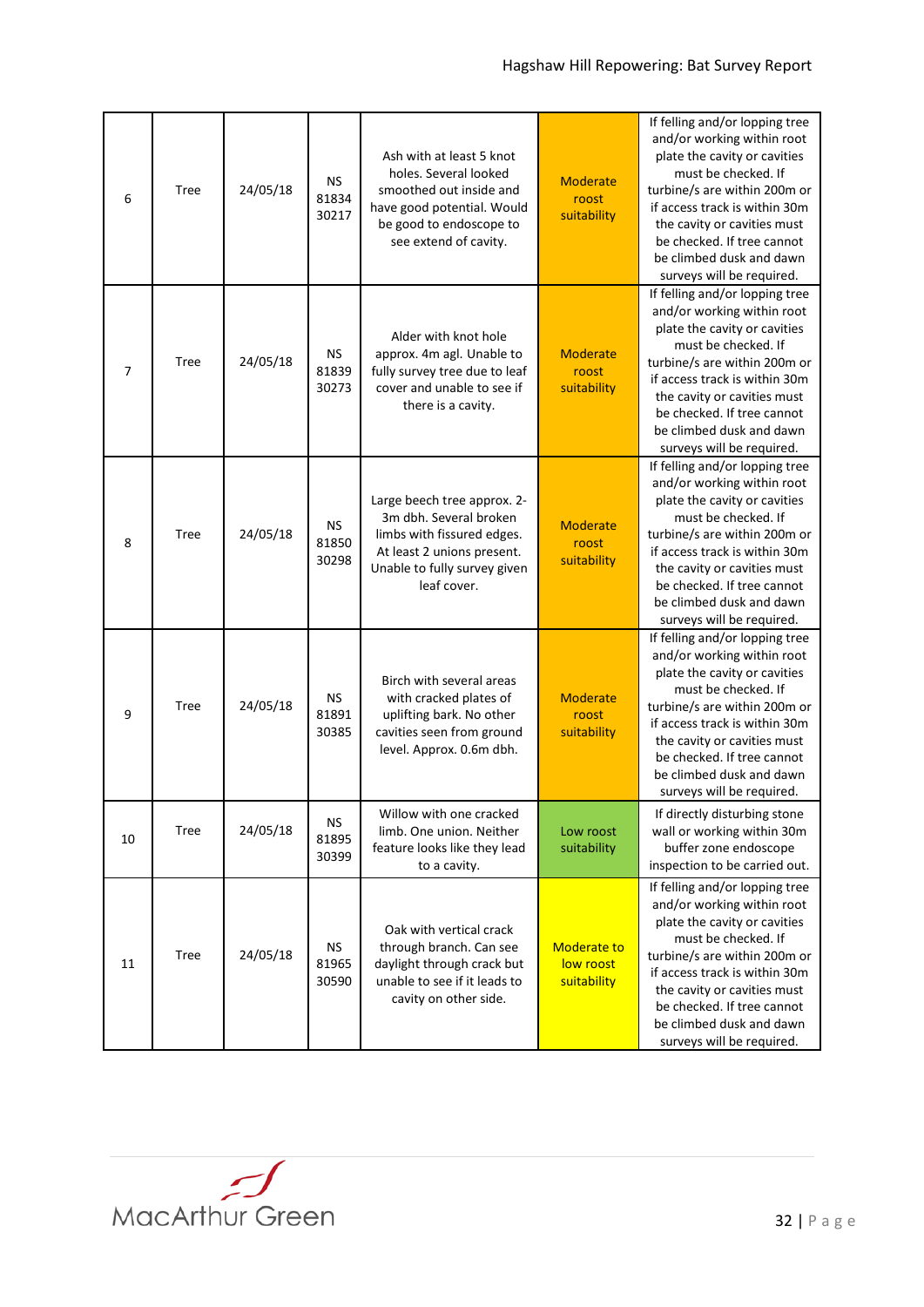| 12 | Tree | 24/05/18   | ΝS<br>81972<br>30606        | Ash with large tear out on<br>curve of upper limb - looks<br>to extend to a dry cavity.                                                                                | <b>Moderate</b><br>roost<br>suitability | If felling and/or lopping tree<br>and/or working within root<br>plate the cavity or cavities<br>must be checked. If<br>turbine/s are within 200m or<br>if access track is within 30m<br>the cavity or cavities must<br>be checked. If tree cannot<br>be climbed dusk and dawn<br>surveys will be required. |
|----|------|------------|-----------------------------|------------------------------------------------------------------------------------------------------------------------------------------------------------------------|-----------------------------------------|------------------------------------------------------------------------------------------------------------------------------------------------------------------------------------------------------------------------------------------------------------------------------------------------------------|
| 13 | Tree | 24/05/18   | ΝS<br>81990<br>30644        | Dead tree with knot hole<br>approx. 4m agl. Unable to<br>fully see if it leads up to<br>cavity but looks damp. Rot<br>hole on limb to the south.<br>Not safe to climb. | <b>Moderate</b><br>roost<br>suitability | If felling and/or lopping tree<br>and/or working within root<br>plate the cavity or cavities<br>must be checked. If<br>turbine/s are within 200m or<br>if access track is within 30m<br>the cavity or cavities must<br>be checked. If tree cannot<br>be climbed dusk and dawn<br>surveys will be required. |
| 14 | Tree | 21/06/2018 | <b>NS</b><br>81679<br>29704 | Dead tree with woodpecker<br>holes and open cavities<br>approx. 10 -12m agl.                                                                                           | <b>Moderate</b><br>roost<br>suitability | If felling and/or lopping tree<br>and/or working within root<br>plate the cavity or cavities<br>must be checked. If<br>turbine/s are within 200m or<br>if access track is within 30m<br>the cavity or cavities must<br>be checked. If tree cannot<br>be climbed dusk and dawn<br>surveys will be required. |
| 15 | Tree | 21/06/2018 | <b>NS</b><br>81739<br>29675 | Ash tree with cavities in<br>lower and upper limbs and<br>trunk.                                                                                                       | <b>Moderate</b><br>roost<br>suitability | If felling and/or lopping tree<br>and/or working within root<br>plate the cavity or cavities<br>must be checked. If<br>turbine/s are within 200m or<br>if access track is within 30m<br>the cavity or cavities must<br>be checked. If tree cannot<br>be climbed dusk and dawn<br>surveys will be required. |
| 16 | Tree | 21/06/2018 | <b>NS</b><br>81666<br>29585 | Ash tree with cavities<br>suspended from broken<br>limbs.                                                                                                              | <b>Moderate</b><br>roost<br>suitability | If felling and/or lopping tree<br>and/or working within root<br>plate the cavity or cavities<br>must be checked. If<br>turbine/s are within 200m or<br>if access track is within 30m<br>the cavity or cavities must<br>be checked. If tree cannot<br>be climbed dusk and dawn<br>surveys will be required. |